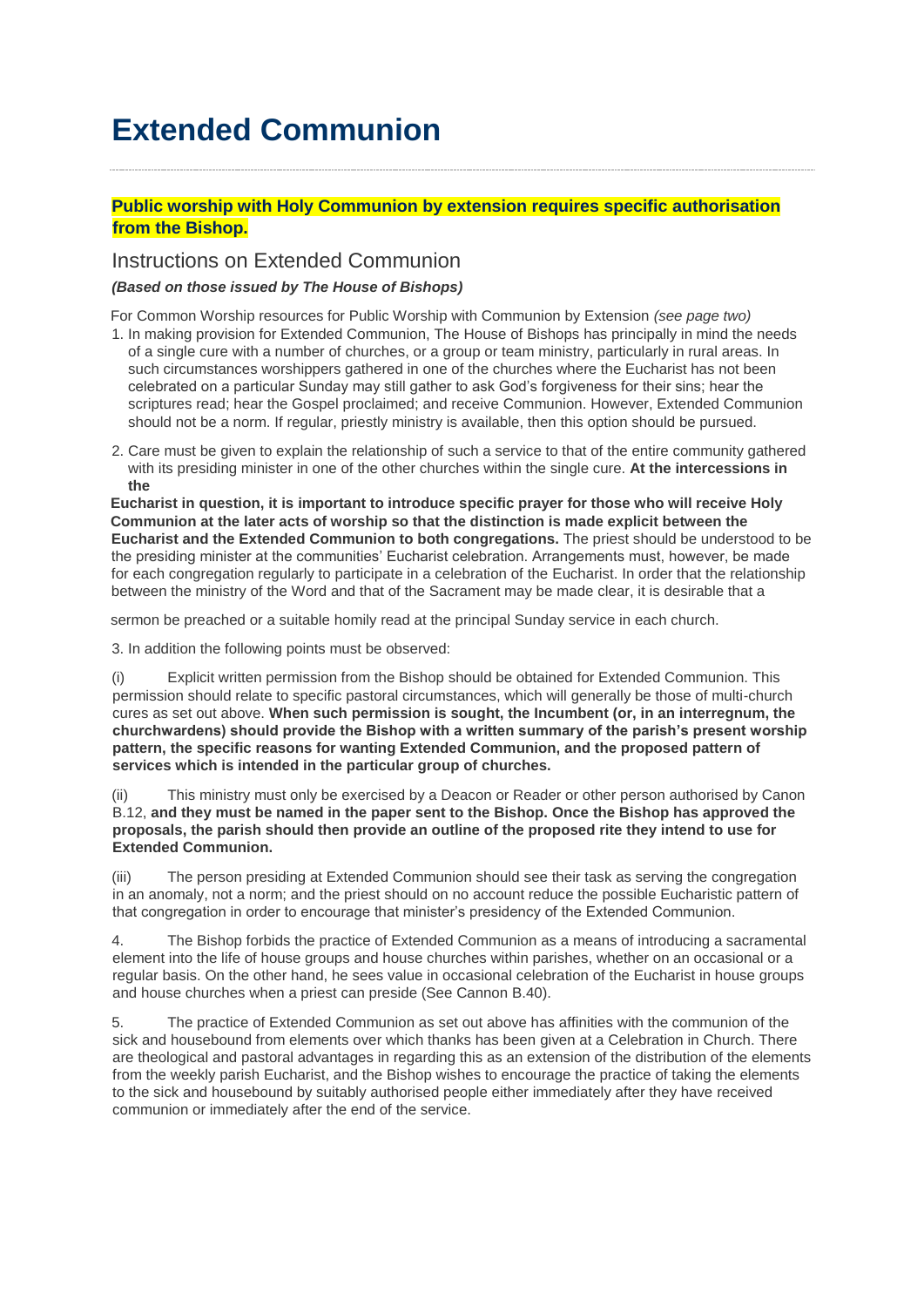# **Notes**

# ¶ *Public Worship with Communion by Extension*

- **1** Explicit permission must be obtained from the bishop for the use of this rite. This permission should relate to specific pastoral circumstances, thus emphasizing the exceptional nature of this ministry. See also the Guidelines issued by the House of Bishops here.
- **2** In parishes or cures in which Public Worship with Communion by Extension has been authorized, care should be taken to ensure that a Sunday celebration of Holy Communion continues to take place regularly in each church. Public Worship with Communion by Extension will normally take place on Sundays and Principal Holy Days. Exceptionally, the rite may be appropriate on other occasions.
- **3** This service is led only by a person specifically authorized by the bishop; this may be a deacon, Reader or other lay person who has received appropriate training. Those who have permission under Canon B 12 may share in the giving of communion.
- **4** If the minister is a deacon, Reader or lay worker authorized under Canon E 7, the appropriate vesture is worn.
- **5** Care should be taken to ensure that those who play any part in the administration of Communion by Extension treat the elements in a seemly and dignified manner and observe the rubrics in the rite provided.
- **6** Proper provision must be made for the consecrated bread and wine to be brought to the church from the celebration of Holy Communion in a seemly and dignified manner. They should be placed upon the Holy Table and covered with a clean white cloth.
- **7** Proper care should be taken to ensure as far as possible that the consecrated elements are adequate to meet the needs of the congregation. If the bread and wine prove insufficient for the number of communicants, there can be no supplementary consecration in the course of this service.

# ¶ General Notes

# ¶ Preparation

Careful devotional preparation before the service is recommended for every communicant. A Form of Preparation for public or private use is provided (page 35).

# ¶ Communicant members of other Churches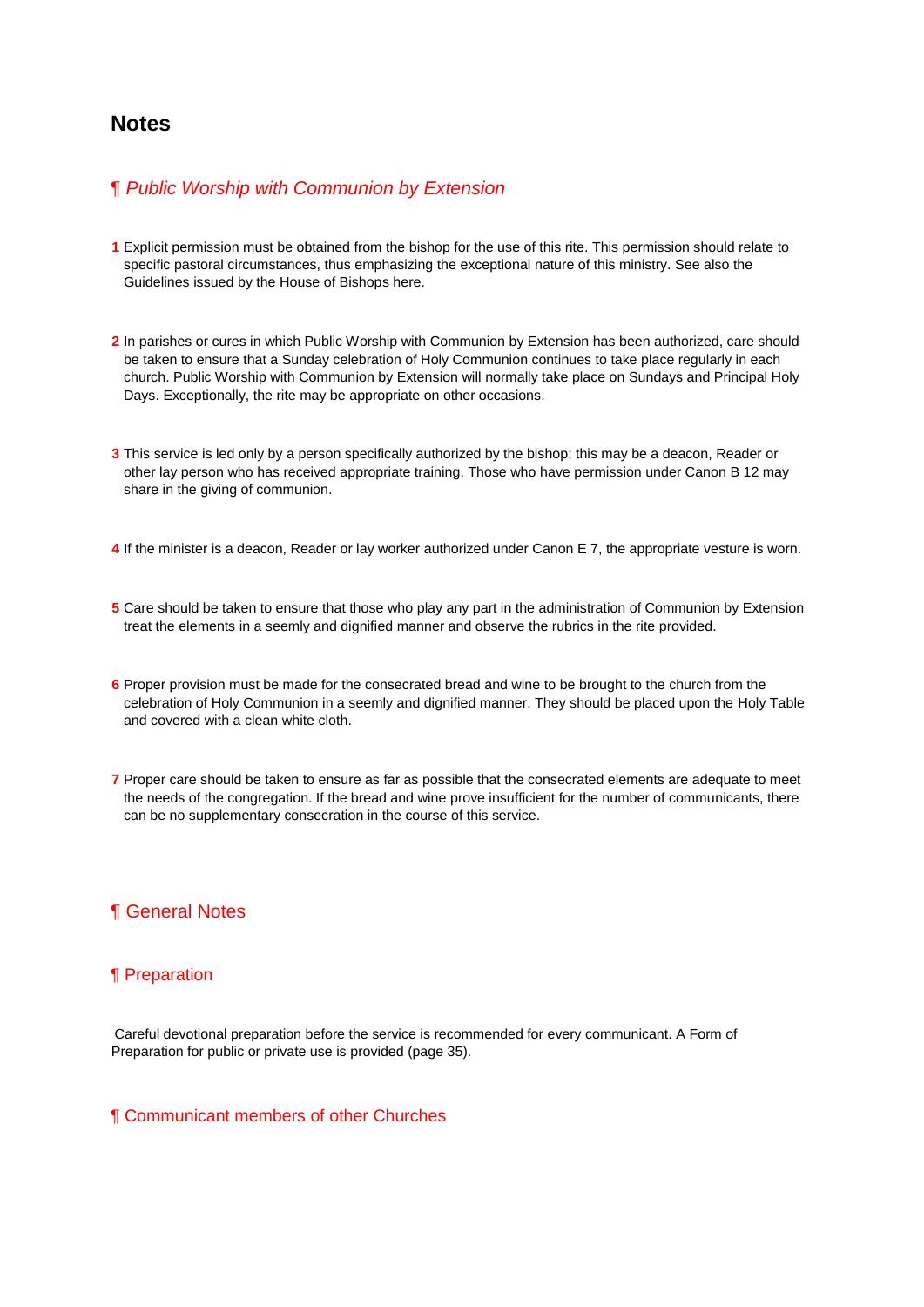Baptized persons who are communicant members of other Churches which subscribe to the doctrine of the Holy Trinity and are in good standing in their own Church shall be admitted to Communion in accordance with Canon B 15A.

The following Notes to the Order for the Celebration of Holy Communion in *Common Worship: Services and Prayers for the Church of England* (pages 330-335) also apply to Order One: 1-16, 19, 21, 22.

For General Rules for Regulating Authorized Forms of Service, see page 40.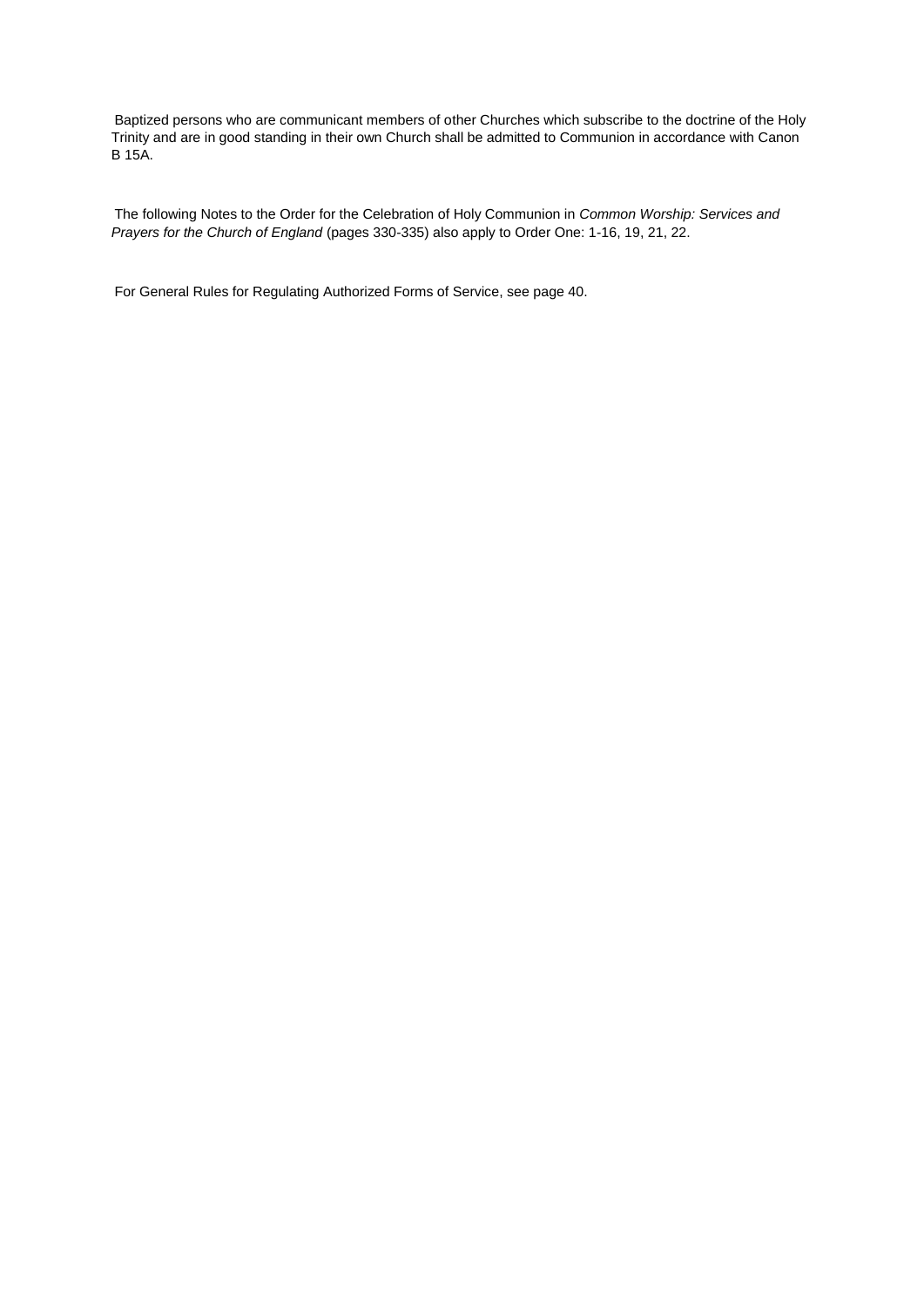# **Order One**

# The Gathering

*At the entry of the minister a hymn may be sung.*

#### *The minister may say*

In the name of the Father,

and of the Son, and of the

Holy Spirit.

**Amen.** 

# **The Greeting**

*The minister welcomes the people using these or other appropriate words*

The Lord be with you **and** 

**also with you.**

# *(or)*

Grace, mercy and peace from God our Father and the Lord Jesus Christ be with you **and also with you.**

*From Easter Day to Pentecost, this acclamation follows* 

Alleluia. Christ is risen.

**He is risen indeed. Alleluia.**

*Words of welcome or introduction may be said.*

### *The minister says*

Brothers and sisters, in the Gospel of Saint Luke we read: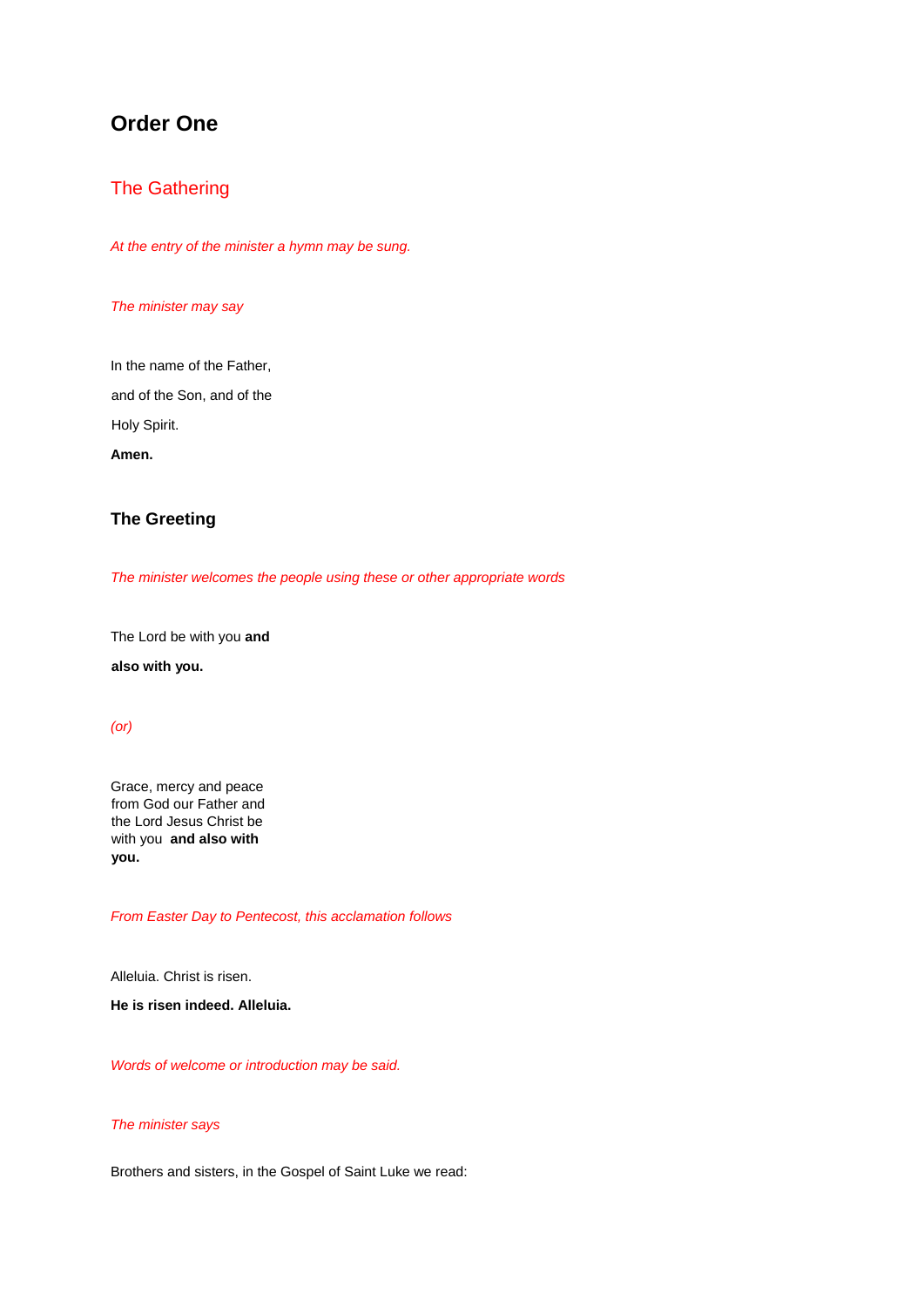At supper with his disciples on the night he was betrayed Jesus took a cup, and after giving thanks he said, 'Take this and divide it among yourselves; for I tell you that from now on I will not drink of the fruit of the vine until the kingdom of God comes.' Then he took a loaf of bread, and when he had given thanks, he broke it and gave it to them, saying, 'This is my body, which is given for you. Do this in remembrance of me.'

We have come together in our Father's presence to offer him praise and thanksgiving, to hear and receive his holy Word, to bring before him the needs of the world and to ask his forgiveness of our sins. In union with those who celebrate [have celebrated] the Eucharist at *N*… this day, we seek God's grace in Holy Communion. For as often as we eat this bread and drink the cup in obedience to his command, we proclaim the Lord's death until he comes.

# **Prayer of Preparation**

#### *This prayer may be said*

**Almighty God, to whom all hearts are open, all desires known, and from whom no secrets are hidden: cleanse the thoughts of our hearts by the inspiration of your Holy Spirit, that we may perfectly love you, and worthily magnify your holy name; through Christ our Lord. Amen.**

# **Prayers of Penitence**

*The Summary of the Law, the Commandments, the Beatitudes or the Comfortable Words may be used.*

*A minister uses a seasonal invitation to confession or these or other suitable words*

God so loved the world that he gave his only Son Jesus Christ to save us from our sins, to be our advocate in heaven, and to bring us to eternal life.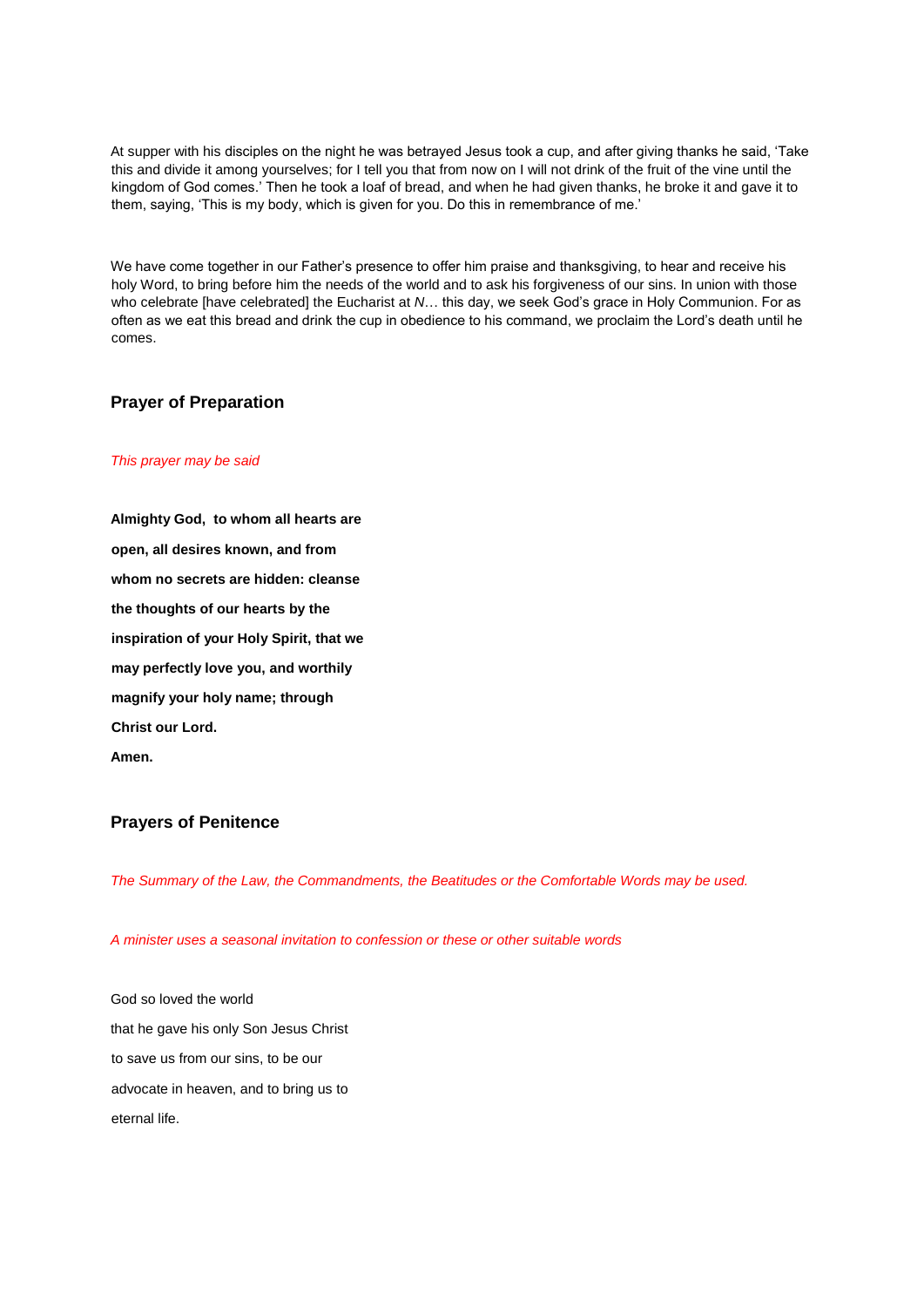Let us confess our sins in penitence and faith, firmly resolved to keep God's commandments and to live in love and peace with all.

**Almighty God, our heavenly Father, we have sinned against you and against our neighbour in thought and word and deed, through negligence, through weakness, through our own deliberate fault.**

**We are truly sorry and repent of all our sins. For the sake of your Son Jesus Christ, who died for us, forgive us all that is past and grant that we may serve you in newness of life to the glory of your name.** 

**Amen.**

### *(or)*

**Most merciful God, Father of our Lord Jesus Christ, we confess that we have sinned in thought, word and deed. We have not loved you with our whole heart. We have not loved our neighbours as ourselves. In your mercy forgive what we have been, help us to amend what we are, and direct what we shall be; that we may do justly, love mercy, and walk humbly with you, our God. Amen.**

*Or, with suitable penitential sentences, the Kyrie eleison may be used* 

Lord, have mercy.

**Lord, have mercy.**

Christ, have mercy.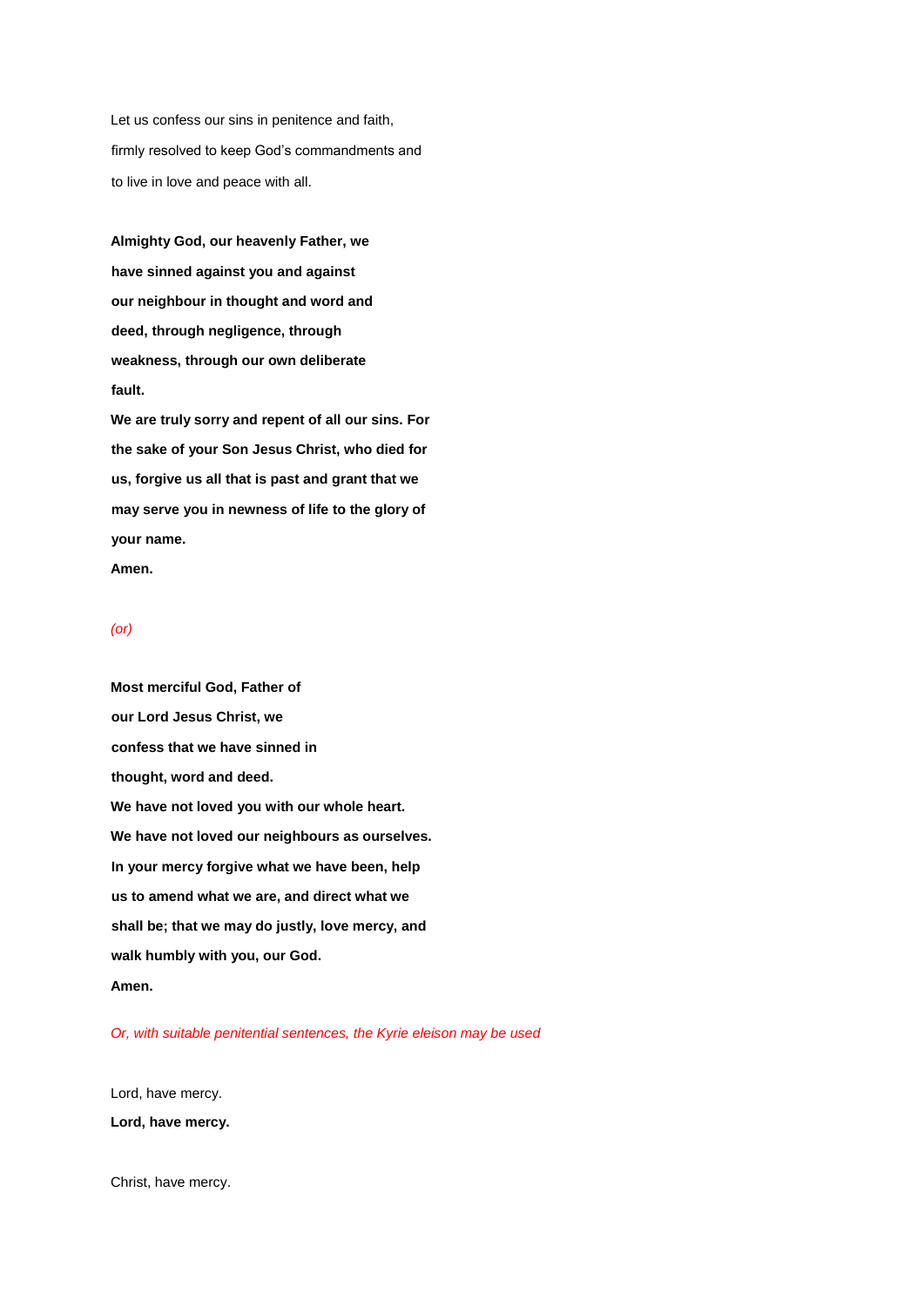#### **Christ, have mercy.**

Lord, have mercy.

#### **Lord, have mercy.**

*If another confession has already been used, the Kyrie eleison may be used without interpolation here or after the prayer for absolution.*

#### *The minister says*

May almighty God,who forgives all who truly repent,have mercy upon us,pardon and deliver us from all our sins,confirm and strengthen us in all goodness,and keep us in life eternal;through Jesus Christ our Lord.

**Amen.**

# **Gloria in Excelsis**

#### *The Gloria in excelsis may be used.*

**Glory to God in the highest, and peace to his people on earth.**

**Lord God, heavenly King, almighty God and Father, we worship you, we give you thanks, we praise you for your glory.**

**Lord Jesus Christ, only Son of the Father, Lord God, Lamb of God, you take away the sin of the world: have mercy on us; you are seated at the right hand of the Father: receive our prayer.**

**For you alone are the Holy One, you alone are the Lord,**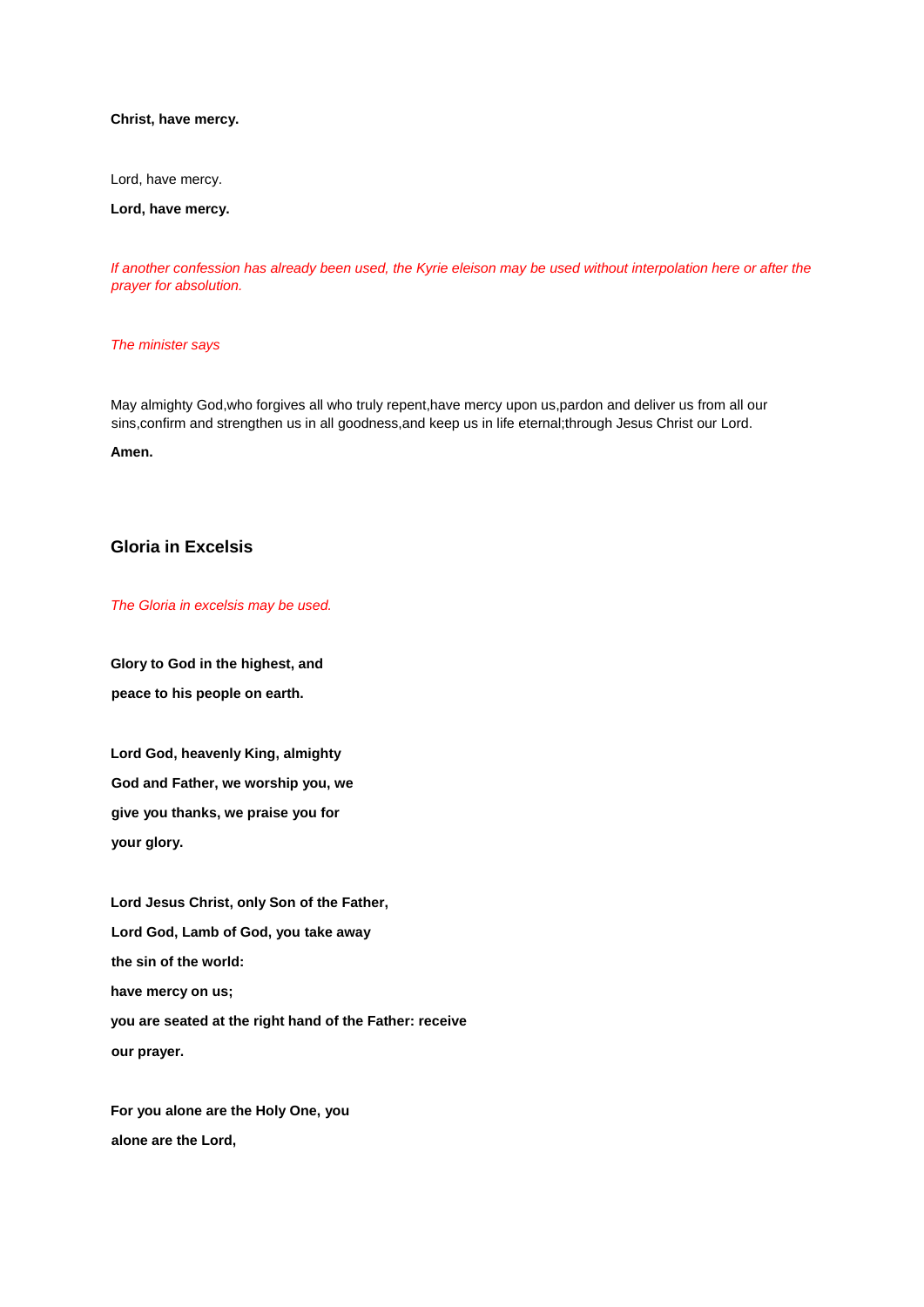**you alone are the Most High, Jesus Christ, with the Holy Spirit, in the glory of God the Father. Amen.**

# **The Collect**

*The minister introduces a period of silent prayer with the words 'Let us pray' or a more specific bidding.* 

*The Collect is said, and all respond* 

**Amen.**

The Liturgy of the Word

# **Readings**

*The readings are governed by authorized lectionary provision.* 

*Either one or two readings from Scripture precede the Gospel reading.* 

*At the end of each the reader may say* 

This is the word of the Lord.

**Thanks be to God.**

*The psalm or canticle follows the first reading; other hymns and songs may be used between the readings.* 

# **Gospel Reading**

*An acclamation may herald the Gospel reading.* 

*When the Gospel is announced the reader says* 

Hear the Gospel of our Lord Jesus Christ according to *N*. **Glory to you, O Lord.**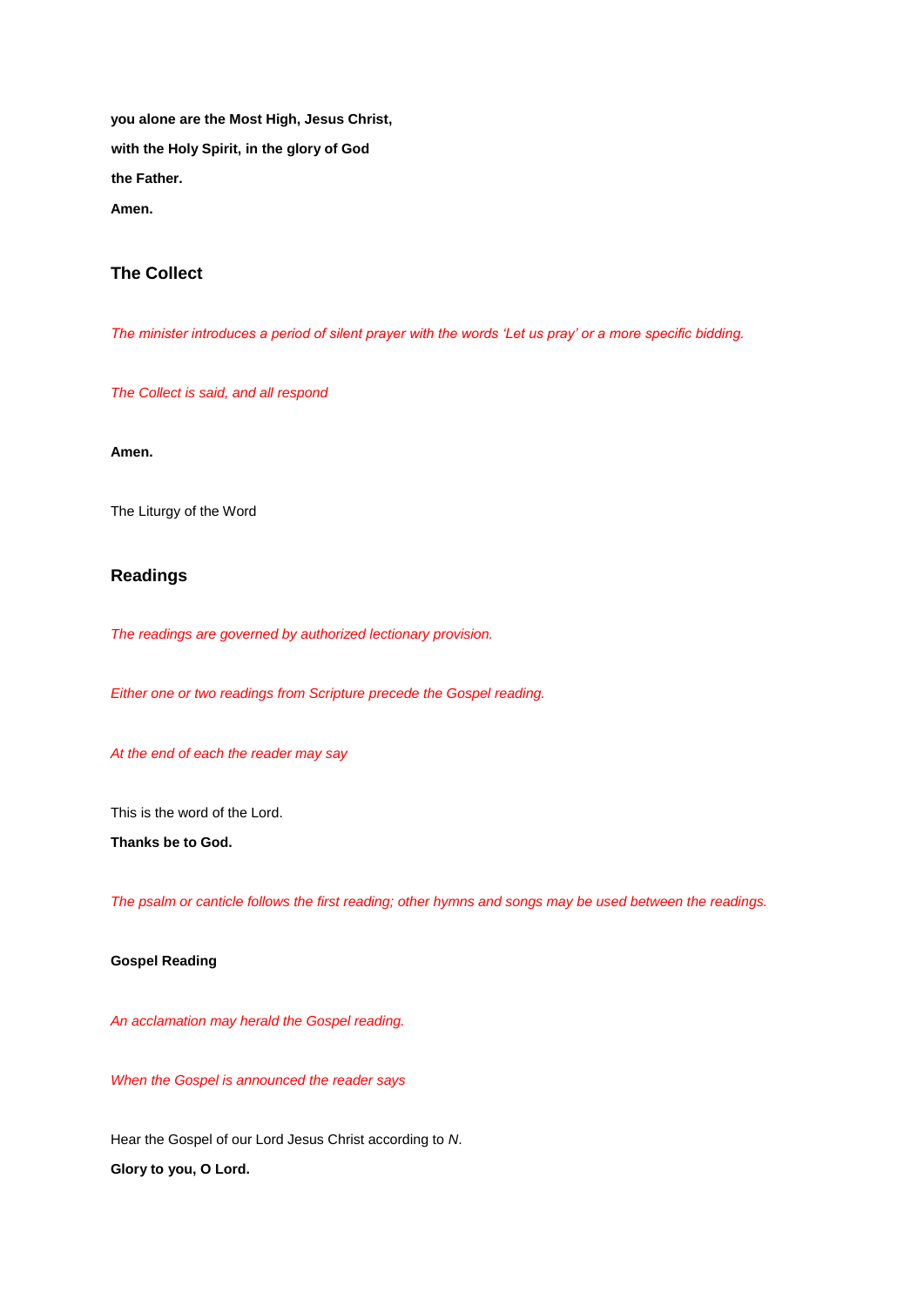#### *At the end*

This is the Gospel of the Lord.

**Praise to you, O Christ.**

# **Sermon**

# **The Creed**

*On Sundays and Principal Holy Days an authorized translation of the Nicene Creed is used, or on occasion the Apostles' Creed or an authorized Affirmation of Faith may be used (see pages 138-148 in Common Worship: Services and Prayers for the Church of England).* 

**We believe in one God, the Father, the Almighty, maker of heaven and earth, of all that is, seen and unseen. We believe in one Lord, Jesus Christ, the only Son of God, eternally begotten of the Father, God from God, Light from Light, true God from true God, begotten, not made, of one Being with the Father; through him all things were made. For us and for our salvation he came down from heaven, was incarnate from the Holy Spirit and the Virgin Mary and was made man. For our sake he was crucified under Pontius Pilate; he suffered death and was buried. On the third day he rose again in accordance with the Scriptures; he ascended into heaven and is seated at the right hand of the Father. He will come again in glory to judge the living and the dead, and his kingdom will have no end.**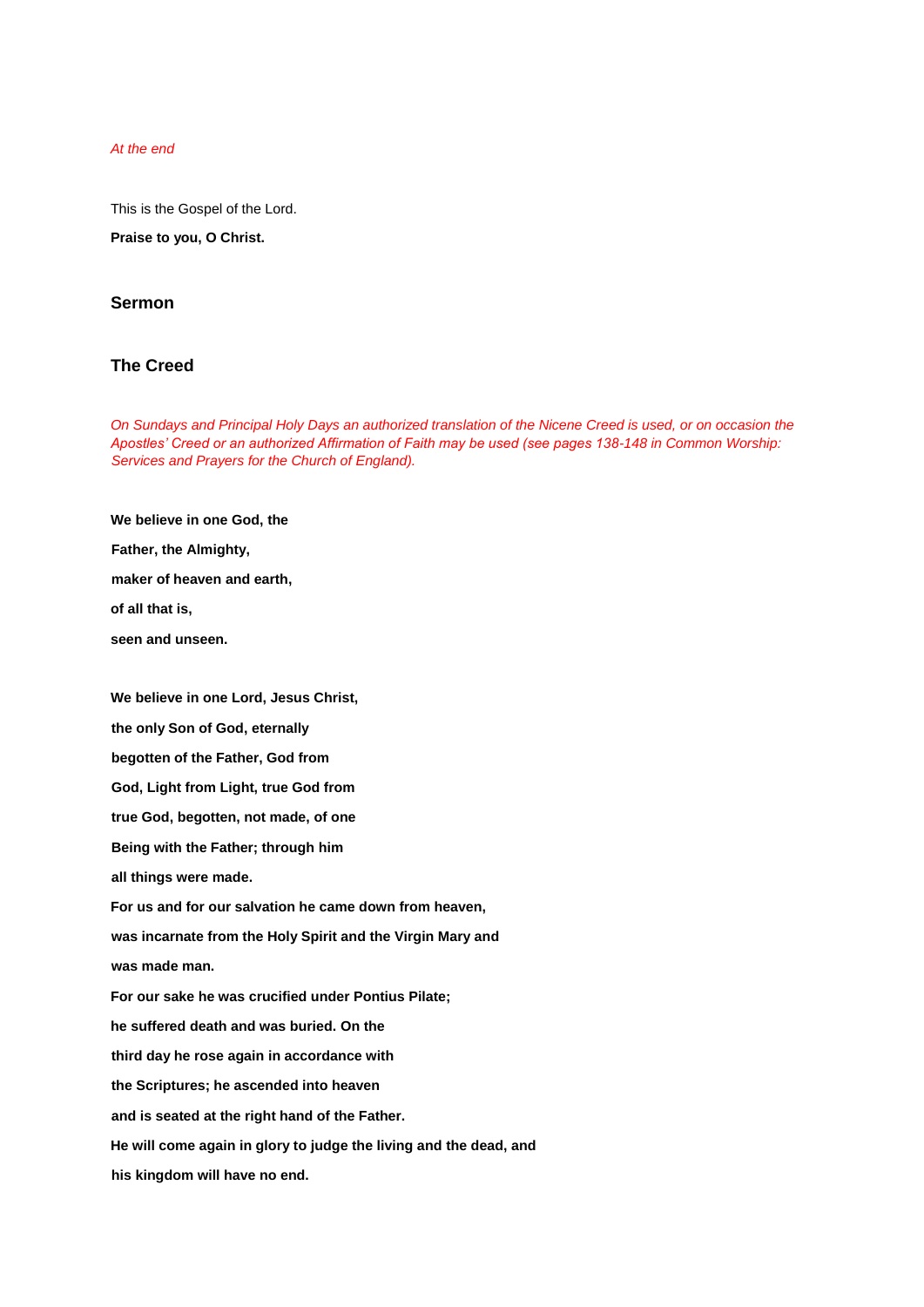**We believe in the Holy Spirit, the Lord, the giver of life, who proceeds from the Father and the Son, who with the Father and the Son is worshipped and glorified, who has spoken through the prophets. We believe in one holy catholic and apostolic Church. We acknowledge one baptism for the forgiveness of sins. We look for the resurrection of the dead, and the life of the world to come. Amen.**

# **Prayers of Intercession and Thanksgiving**

*One of the forms on pages 281-289 in* Common Worship: Services and Prayers for the Church of England *or other suitable words may be used.* 

*The prayers usually include these concerns and may follow this sequence:* 

*¶ The Church of Christ* 

*¶ Creation, human society, the Sovereign and those in authority* 

*¶ The local community* 

*¶ Those who suffer* 

*¶ The communion of saints* 

*Thanksgiving and praise may be offered for the great acts of God in creation and redemption.* 

*These responses may be used* 

Lord, in your mercy **hear** 

**our prayer.**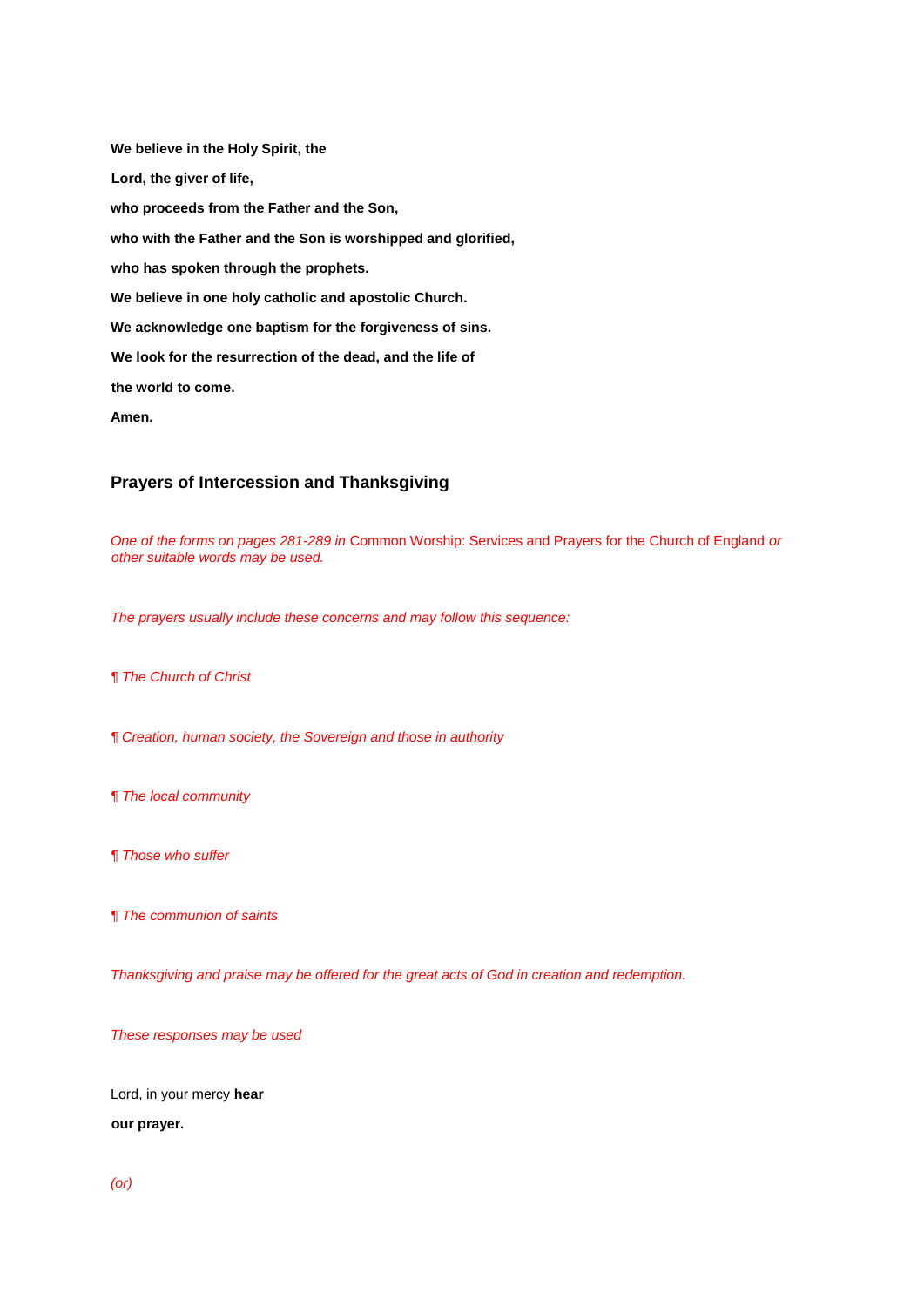Lord, hear us.

**Lord, graciously hear us.**

#### *And at the end*

Merciful Father, **accept these prayers for the sake of your Son, our Saviour Jesus Christ. Amen.**

# *The Liturgy of the Sacrament*

# **The Peace**

#### *The minister may introduce the Peace thus*

In fellowship with the whole Church of God, with all who have been brought together by the Holy Spirit to worship on this day, and particularly with our brothers and sisters at *N* … who have celebrated the Eucharist, let us rejoice that we are called to be part of the body of Christ. **Though we are many, we are one body, because we all share in one bread.**

*or a seasonal sentence (pages 290 and 300-329 in* Common Worship: Services and Prayers for the Church of England) *may be used.* 

*The minister then says* 

The peace of the Lord be always with you.

**And also with you.**

*These words may be added* 

Let us offer one another a sign of peace.

*All may exchange a sign of peace.*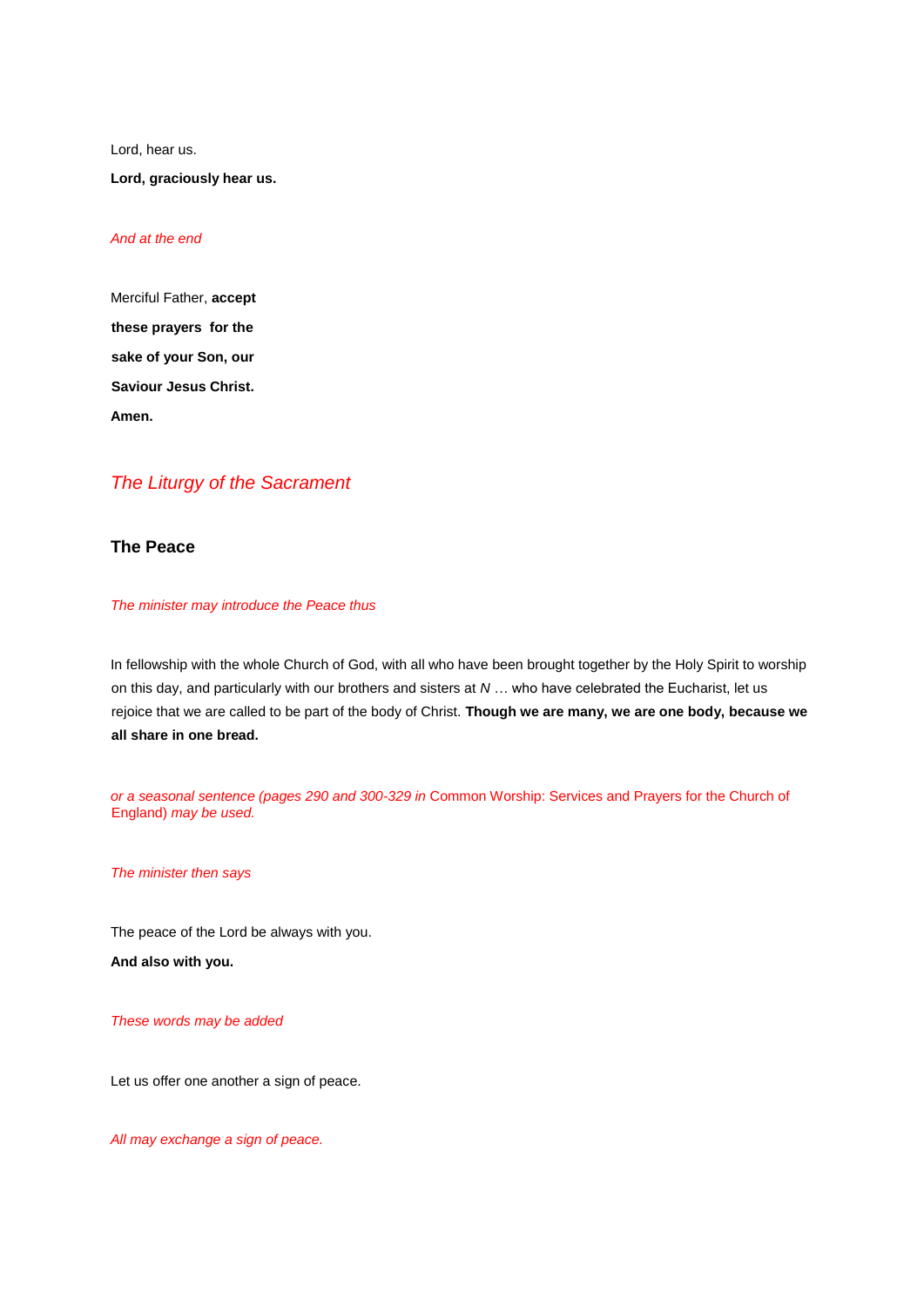*A hymn may be sung.* 

#### *At the lectern or minister's stall one of the following shall be read*

Mark 10.32-34, 42-45 *The Son of Man came to give his life.* Luke 24.30-34 *They recognized him in the breaking of bread.* John 6.53-58 *My flesh is true food and my blood is true drink.* Revelation 19.6-9a *The marriage supper of the Lamb*. 1 Peter 2.21-25 *He bore our sins on the cross.*

### *The following is said*

**Blessed are you, God of those who hunger and thirst, for you give us our food in due season. You nourish us with your word, which is the bread of life. You strengthen us with your Spirit, the new wine of your Kingdom. In Christ you are food for the hungry, refreshment for the weary. Blessed are you, our Creator and Redeemer. Blessed be God for ever.** 

# **The Lord's Prayer**

As our Saviour taught us, so we pray

**Our Father in heaven, hallowed be your name, your kingdom come,**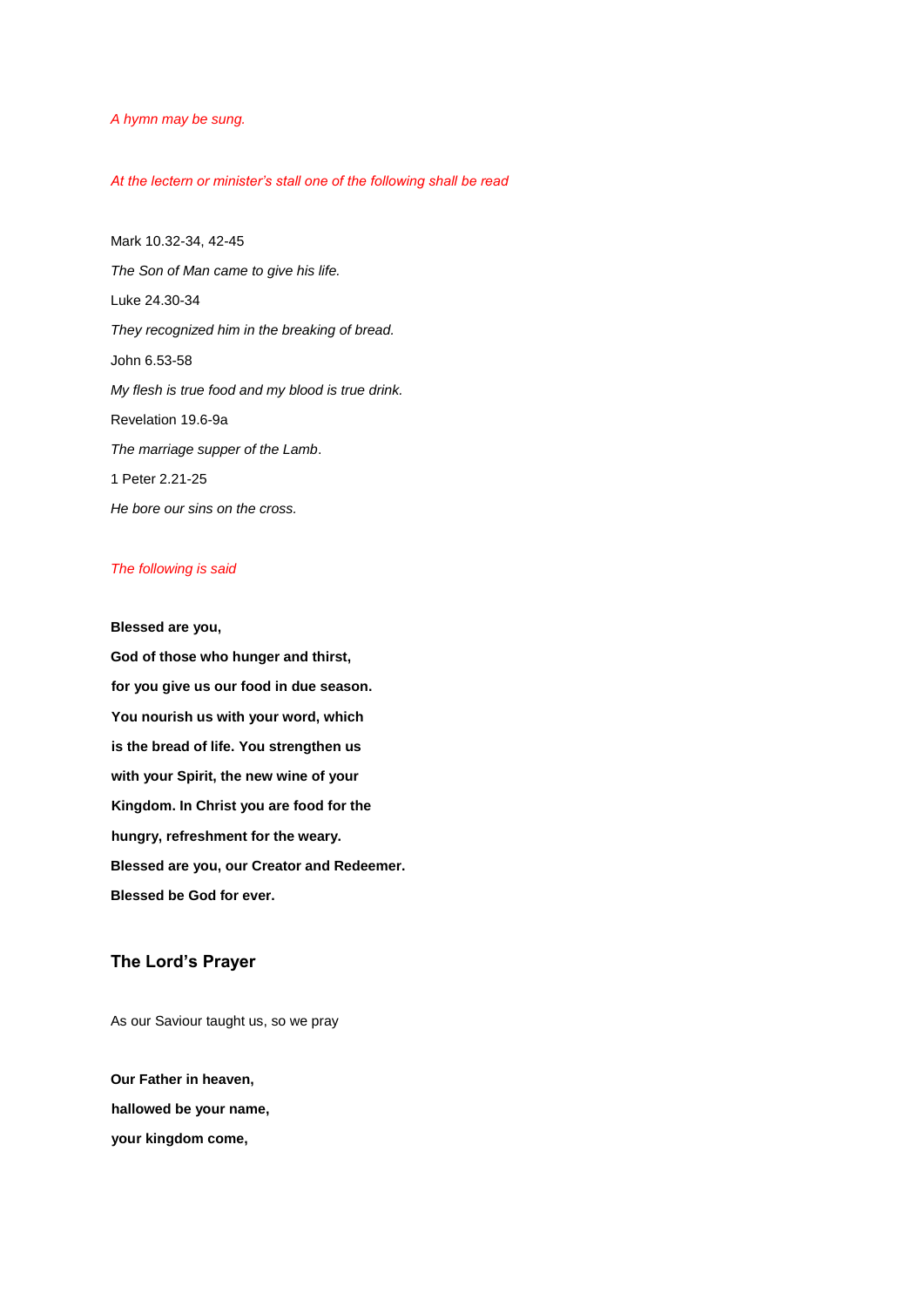**your will be done, on earth as in heaven. Give us today our daily bread. Forgive us our sins as we forgive those who sin against us. Lead us not into temptation but deliver us from evil. For the kingdom, the power, and the glory are yours now and for ever. Amen.**

#### *(or)*

Let us pray with confidence as our Saviour has taught us

**Our Father, who art in heaven, hallowed be thy name; thy kingdom come; thy will be done; on earth as it is in heaven. Give us this day our daily bread. And forgive us our trespasses, as we forgive those who trespass against us. And lead us not into temptation; but deliver us from evil. For thine is the kingdom, the power and the glory,**

**for ever and ever.**

**Amen.**

# **Giving of Communion**

#### *The minister moves to the Holy Table and says*

The Church of God, of which we are members, has taken bread and wine and given thanks over them according to our Lord's command. These holy gifts have been brought to us that we too may share in the communion of the body and blood of Christ.

*Silence is kept.*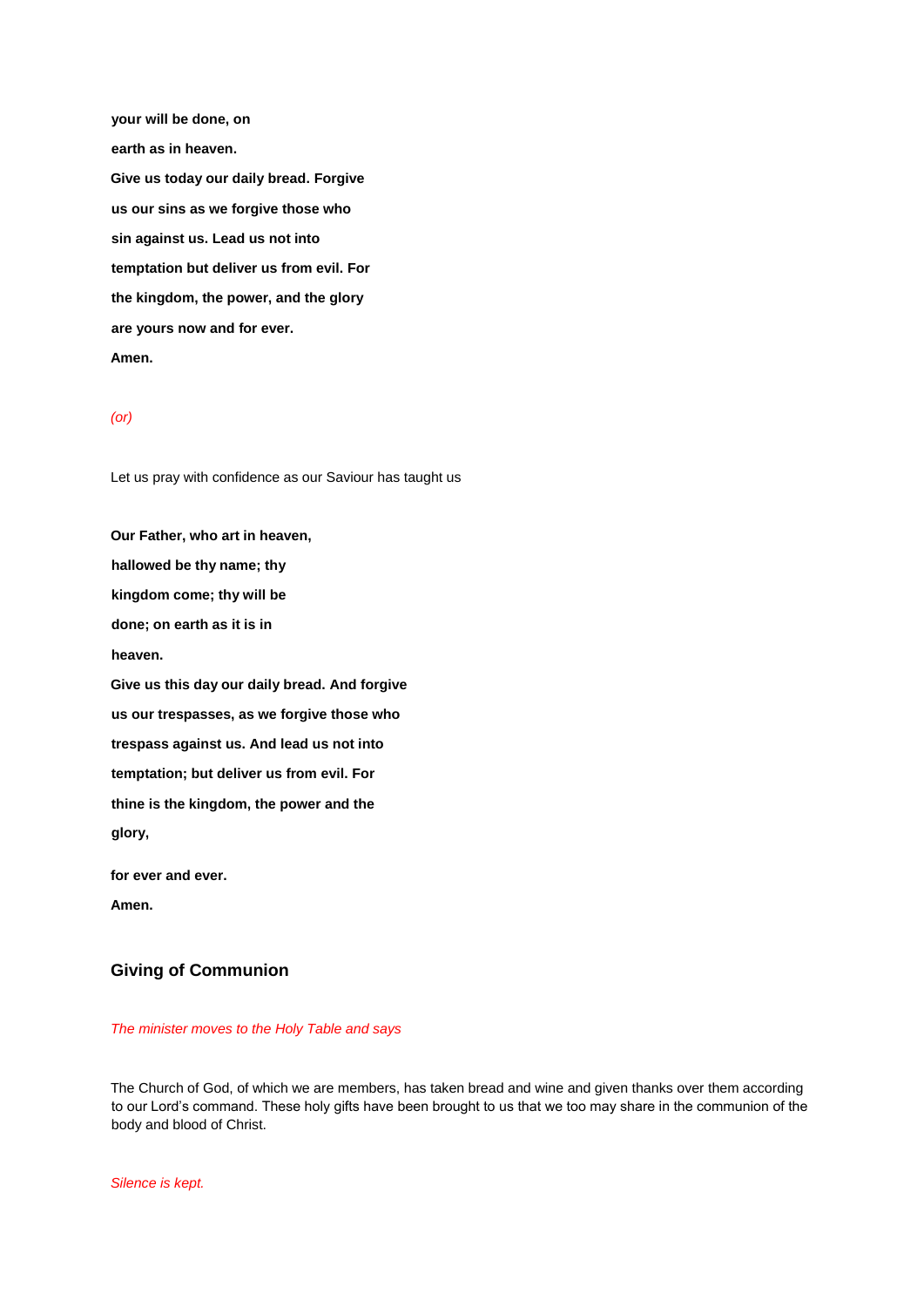#### *The minister says*

Draw near with faith. Receive the body of our Lord Jesus Christ which he gave for you and his blood which he shed for you. Eat and drink in remembrance that he died for you, and feed on him in your hearts by faith with thanksgiving.

### *(or)*

Jesus is the Lamb of God who takes away the sin of the world. Blessed are those who are called to his supper. **Lord, I am not worthy to receive you, but only say the word, and I shall be healed.**

#### *(or)*

God's holy gifts for God's holy people. **Jesus Christ is holy, Jesus Christ is Lord, to the glory of God the Father.**

# *or, from Easter Day to Pentecost*

Alleluia. Christ our passover is sacrificed for us. **Therefore let us keep the feast. Alleluia.**

*One of these prayers may be said before the distribution*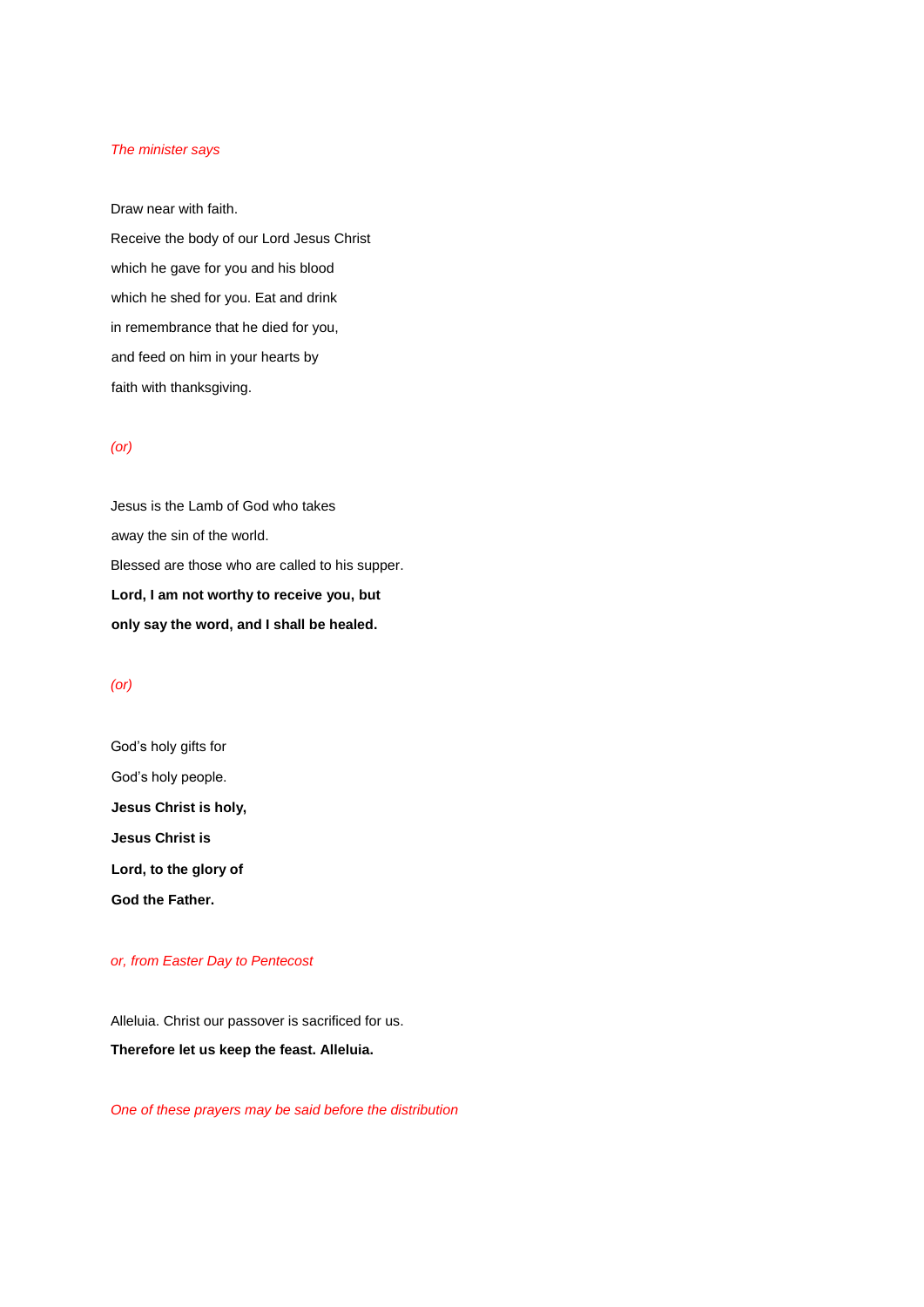**We do not presume to come to this your table, merciful Lord, trusting in our own righteousness, but in your manifold and great mercies. We are not worthy so much as to gather up the crumbs under your table. But you are the same Lord whose nature is always to have mercy. Grant us therefore, gracious Lord, so to eat the flesh of your dear Son Jesus Christ and to drink his blood, that our sinful bodies may be made clean by his body and our souls washed through his most precious blood, and that we may evermore dwell in him, and he in us. Amen.**

#### *(or)*

**Most merciful Lord, your love compels us to come in. Our hands were unclean, our hearts were unprepared; we were not fit even to eat the crumbs from under your table. But you, Lord, are the God of our salvation, and share your bread with sinners.**

**So cleanse and feed us with the precious body and blood of your Son, that he may live in us and we in him; and that we, with the whole company of Christ, may sit and eat in your kingdom.**

**Amen.**

*The minister and people receive communion.* 

*Authorized words of distribution are used and the communicant replies* **Amen.**

*During the distribution hymns and anthems may be sung.* 

*Any consecrated bread and wine which is not required for purposes of communion is consumed at the end of the distribution or after the service.*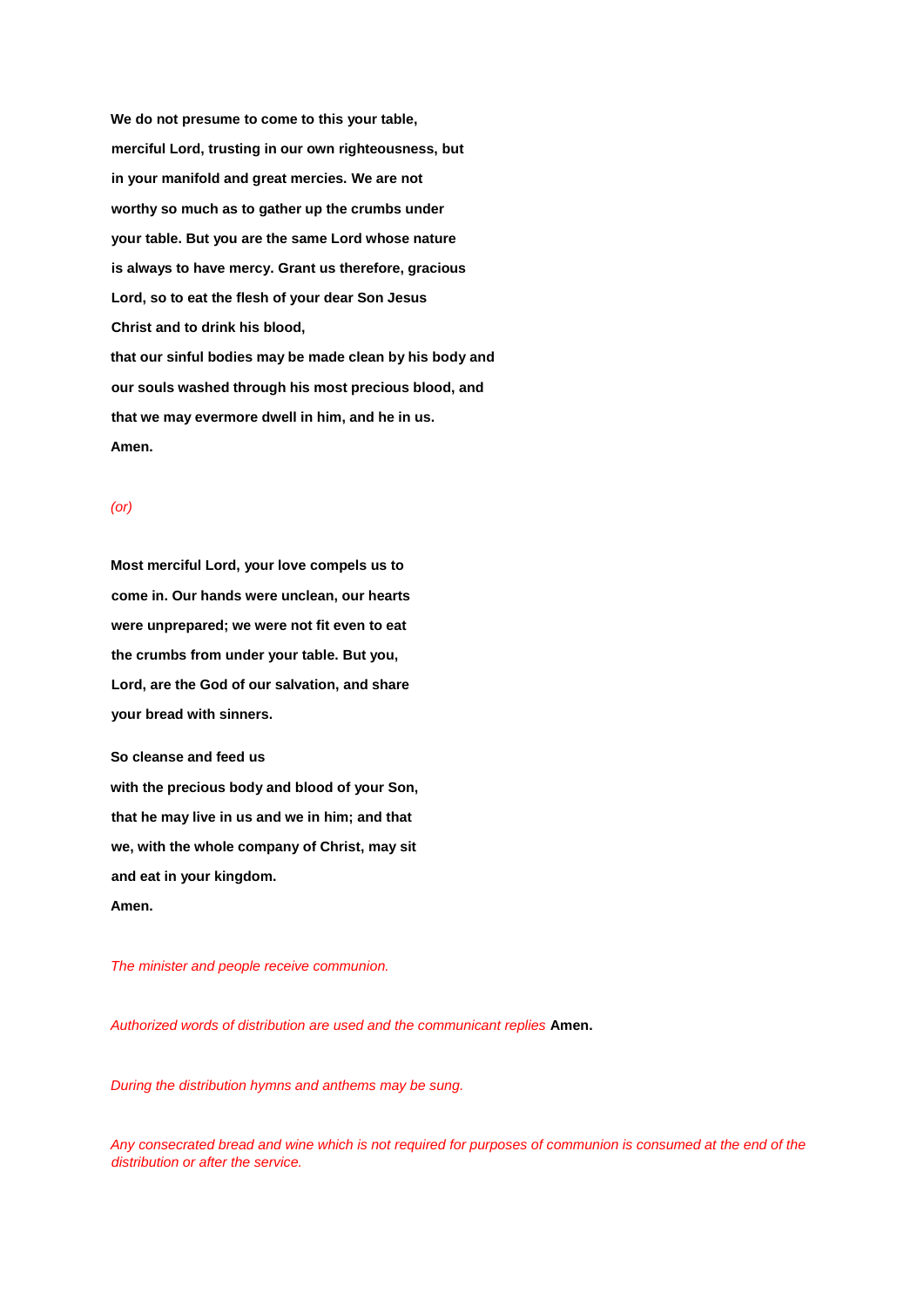### **Prayer after Communion**

#### *Silence is kept.*

*The Post Communion or another suitable prayer is said.* 

### *All may say one of these prayers*

**Almighty God, we thank you for feeding us with the body and blood of your Son Jesus Christ. Through him we offer you our souls and bodies to be a living sacrifice. Send us out in the power of your Spirit to live and work to your praise and glory. Amen.**

### *(or)*

**Father of all, we give you thanks and praise, that when we were still far off you met us in your Son and brought us home. Dying and living, he declared your love, gave us grace, and opened the gate of glory. May we who share Christ's body live his risen life; we who drink his cup bring life to others; we whom the Spirit lights give light to the world. Keep us firm in the hope you have set before us, so we and all your children shall be free, and the whole earth live to praise your name; through Christ our Lord. Amen.**

# *The Dismissal*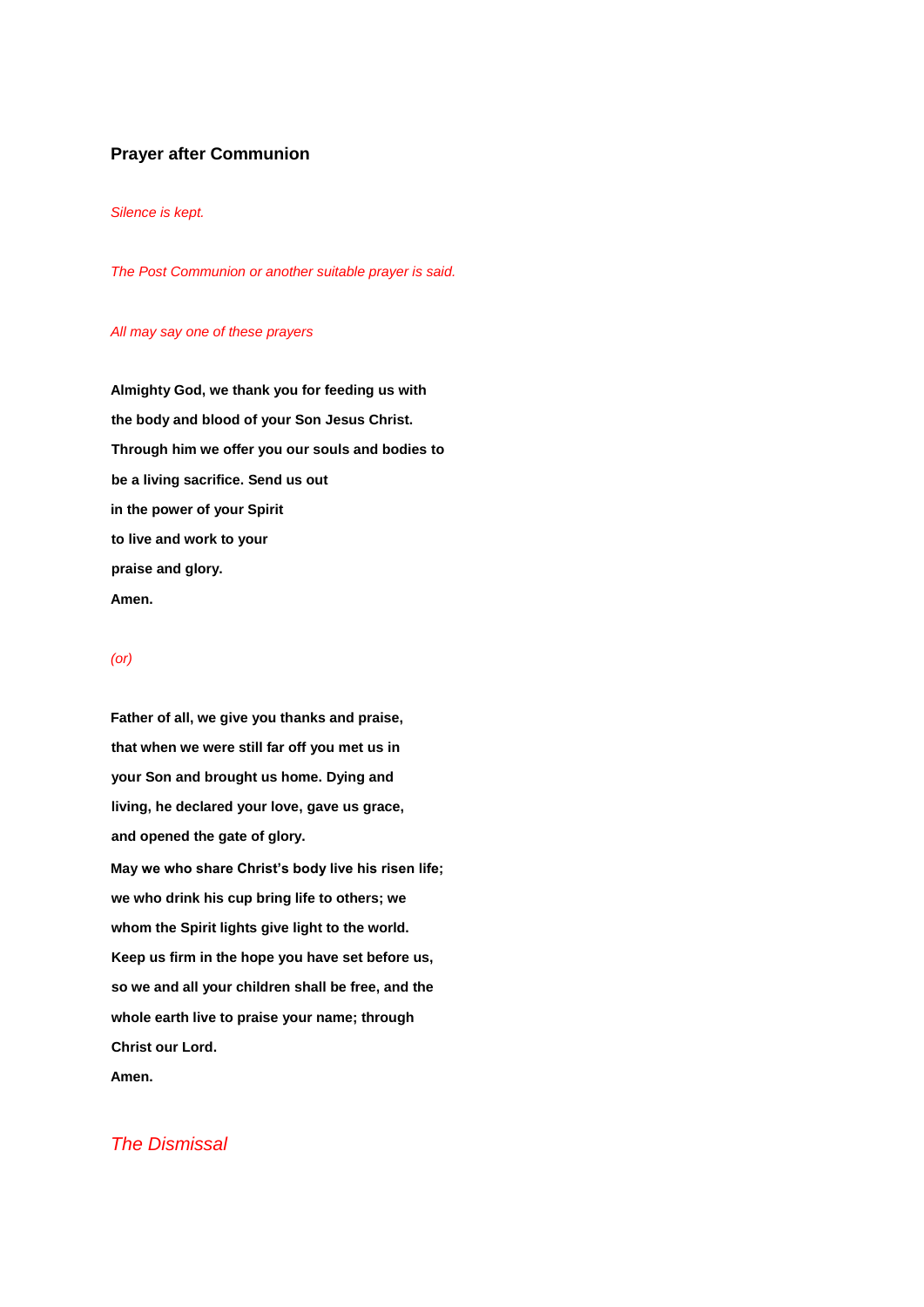### *A hymn may be sung.*

**The grace of our Lord Jesus Christ, and the love of God, and the fellowship of the Holy Spirit be with us all evermore. Amen.**

### *A minister says*

Go in peace to love and serve the Lord. **In the name of Christ. Amen.**

# *(or)*

Go in the peace of Christ.

**Thanks be to God.**

*or, from Easter Day to Pentecost* 

Go in the peace of Christ. Alleluia, alleluia. **Thanks be to God. Alleluia, alleluia.**

*Other suitable words of dismissal may be used.* 

*The minister and people depart.*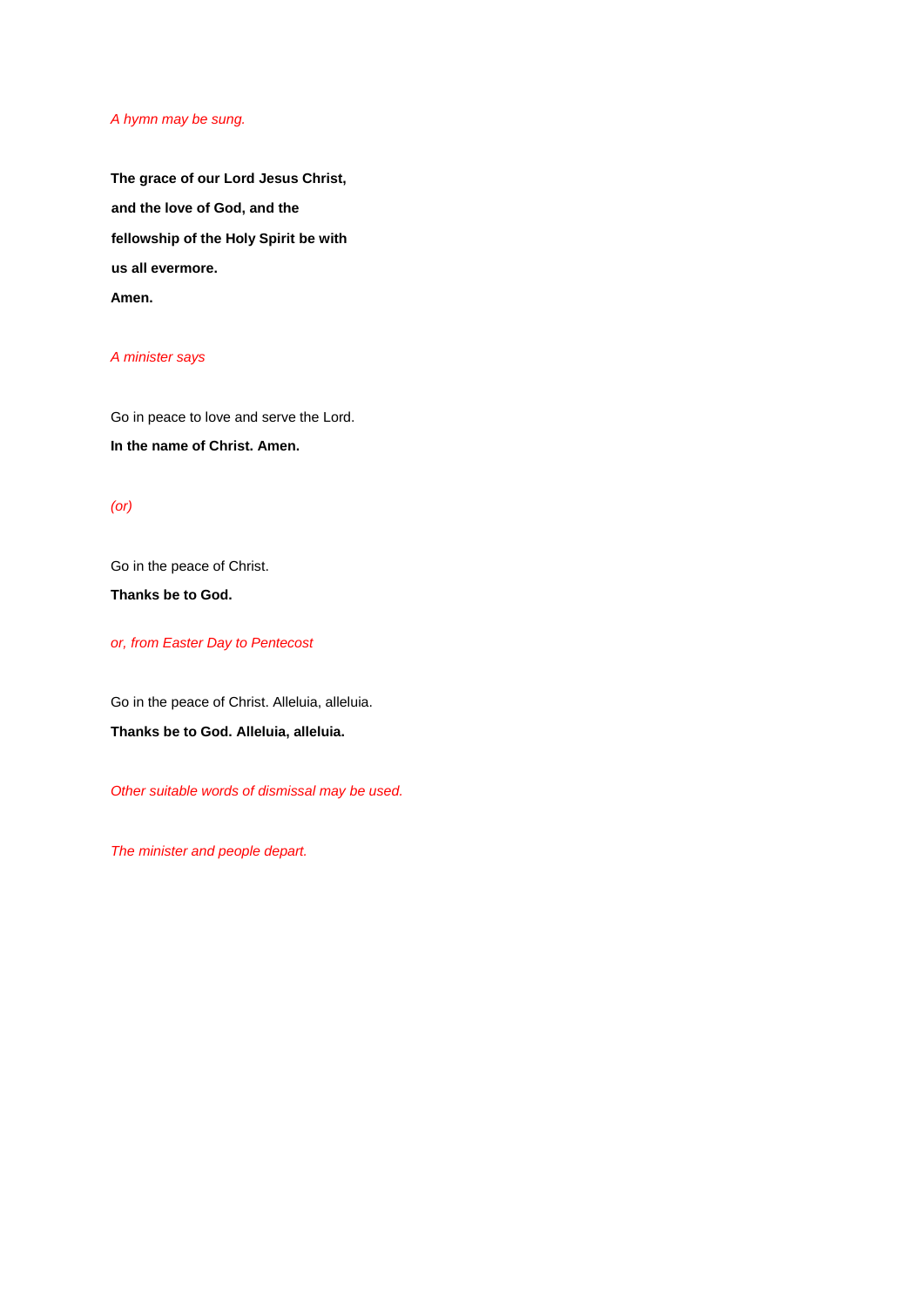# **Order Two**

*At the entry of the minister a hymn may be sung.* 

#### *The minister says*

Dearly beloved, in the Gospel of Saint Luke we read: 'When the hour was come, Jesus sat down, and the twelve apostles with him. And he said unto them, With desire I have desired to eat this passover with you before I suffer: For I say unto you, I will not any more eat therof, until it be fulfilled in the kingdom of God. And he took the cup, and gave thanks, and said, Take this and divide it among yourselves: for I say unto you, I will not drink of the fruit of the vine, until the kingdom of God come. And he took bread, and gave thanks, and brake it, and gave unto them, saying, This is my body which is given for you: do this in remembrance of me.'

We are assembled and met together to render thanks for the great benefits that we have received at the hands of Almighty God, to set forth his most worthy praise, to hear his most holy Word, to acknowledge and confess our manifold sins and wickedness, to ask those things which are requisite and necessary, as well for the body as the soul, and, in union with those who celebrate [have celebrated] the Holy Communion at N... this day, to partake of the spiritual food of the most precious Body and Blood of Christ in remembrance of his death and resurrection. For as often as we eat this bread and drink this cup in obedience to his command, we proclaim the Lord's death until he comes.

### **Prayer of Preparation**

Almighty God,

unto whom all hearts be open, all desires known, and from whom no secrets are hid: cleanse the thoughts of our hearts by the inspiration of thy Holy Spirit, that we may perfectly love thee, and worthily magnify thy holy name; through Christ our Lord. **Amen.**

# **The Commandments**

*The minister reads the Ten Commandments and the people make the response. Or, except on the first Sundays of Advent and Lent, the Summary of the Law or Kyrie eleison may be used.* 

God spake these words and said:

I am the Lord thy God; thou shalt have none other gods but me.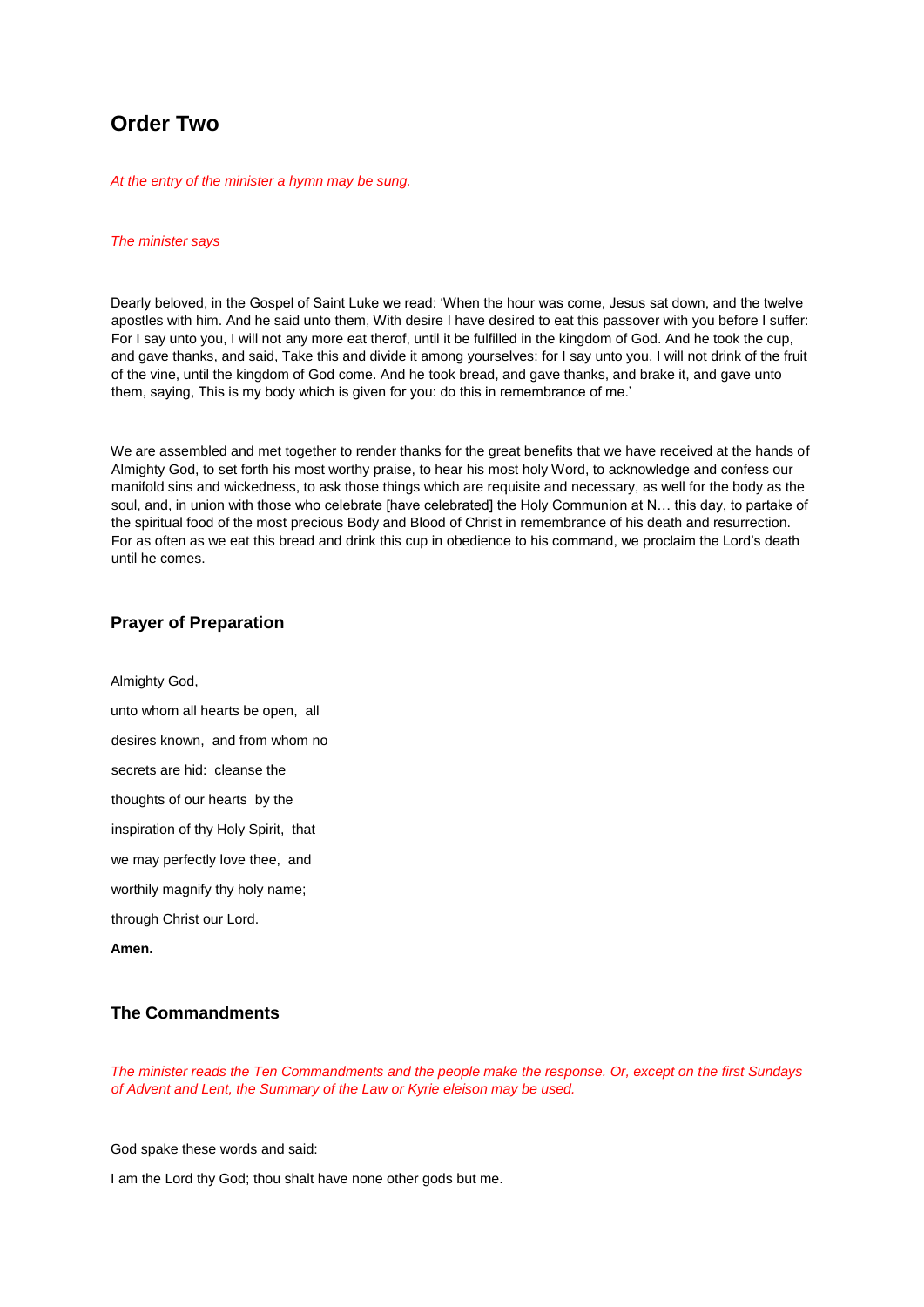**Lord, have mercy upon us, and** 

#### **incline our hearts to keep this law.**

Thou shalt not make to thyself any graven image, nor the likeness of any thing that is in heaven above, or in the earth beneath, or in the water under the earth. Thou shalt not bow down to them, nor worship them: for I the Lord thy God am a jealous God, and visit the sins of the fathers upon the children unto the third and fourth generation of them that hate me, and shew mercy unto thousands in them that love me and keep my commandments. **Lord, have mercy upon us, and incline our hearts to keep this law.**

Thou shalt not take the name of the Lord thy God in vain: for the Lord will not hold him guiltless that taketh his name in vain. **Lord, have mercy upon us, and incline our hearts to keep this law.** 

Remember that thou keep holy the Sabbath day. Six days shalt thou labour, and do all that thou hast to do; but the seventh day is the Sabbath of the Lord thy God. In it thou shalt do no manner of work, thou, and thy son, and thy daughter, thy manservant, and thy maidservant, thy cattle, and the stranger that is within thy gates. For in six days the Lord made heaven and earth, the sea, and all that in them is, and rested the seventh day: wherefore the Lord blessed the seventh day, and hallowed it.

**Lord, have mercy upon us, and incline our hearts to keep this law.**

Honour thy father and thy mother; that thy days may be long in the land which the Lord thy God giveth thee.

**Lord, have mercy upon us, and incline our hearts to keep this law.** 

Thou shalt do no murder.

**Lord, have mercy upon us, and incline our hearts to keep this law.** 

Thou shalt not commit adultery.

**Lord, have mercy upon us, and incline our hearts to keep this law.** 

Thou shalt not steal. .

**Lord, have mercy upon us, and incline our hearts to keep this law.**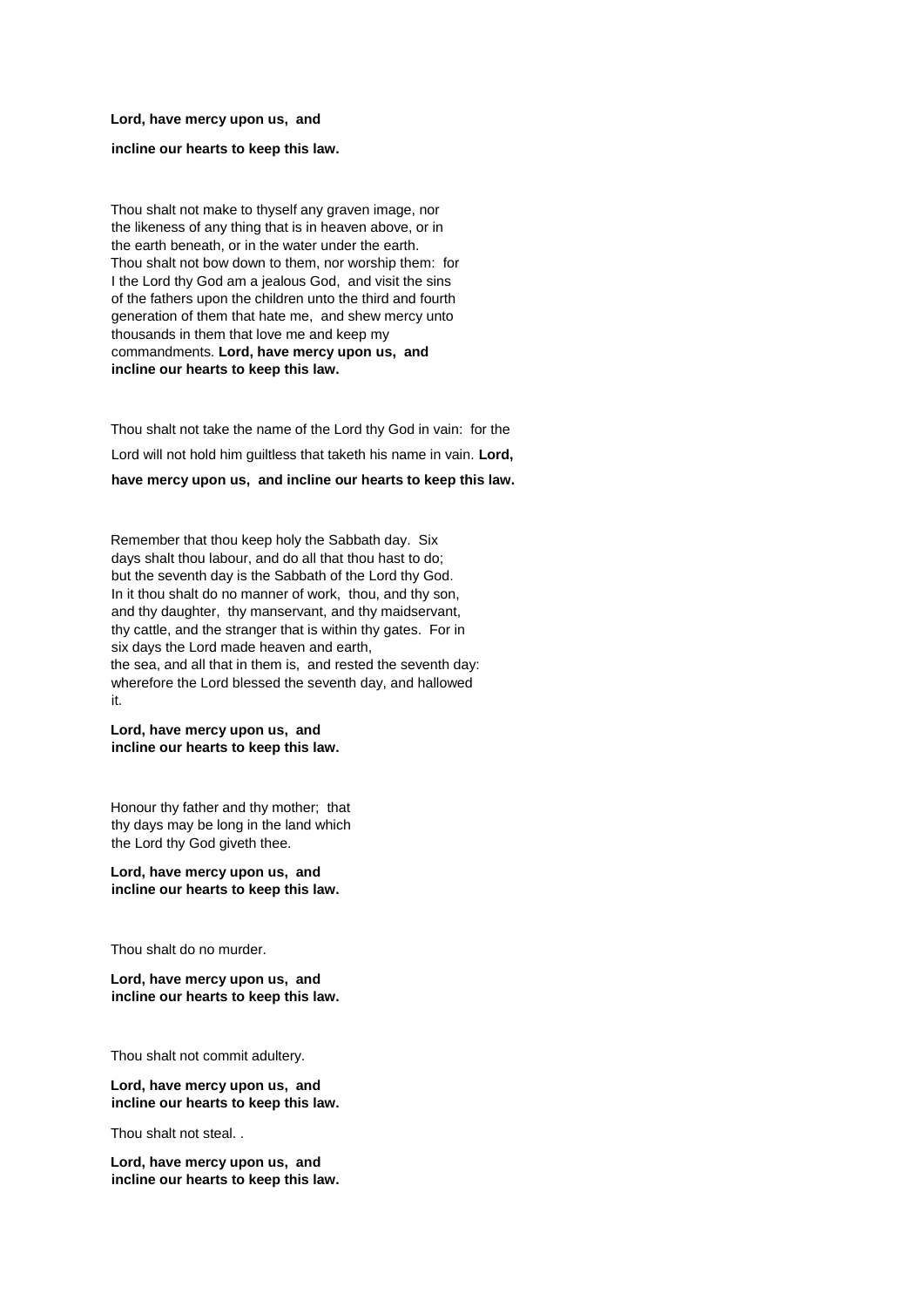Thou shalt not bear false witness against thy neighbour

**Lord, have mercy upon us, and incline our hearts to keep this law.**

Thou shalt not covet thy neighbour's house, thou shalt not covet thy neighbour's wife, nor his servant, nor his maid, nor his ox, nor his ass, nor anything that is his.

**Lord, have mercy upon us, and write all these thy laws in our hearts, we beseech thee.**

*Or this Summary of the Law may be said*

Our Lord Jesus Christ said: Hear, O Israel, the Lord our God is one Lord; and thou shalt love the Lord thy God with all thy heart, and with all thy soul, and with all thy mind, and with all thy strength. This is the first commandment.

And the second is like, namely this: Thou shalt love thy neighbour as thyself. There is none other commandment greater than these. On these two commandments hang all the law and the prophets.

**Lord, have mercy upon us, and write all these thy laws in**

**our hearts, we beseech thee.** 

### *Or the Kyrie eleison may be sung or said*

Lord, have mercy,

**Lord, have mercy.**

Lord, have mercy.

#### **Christ, have mercy.**

Christ, have mercy.

**Christ, have mercy.** 

Lord, have mercy.

#### **Lord, have mercy.**

Lord, have mercy.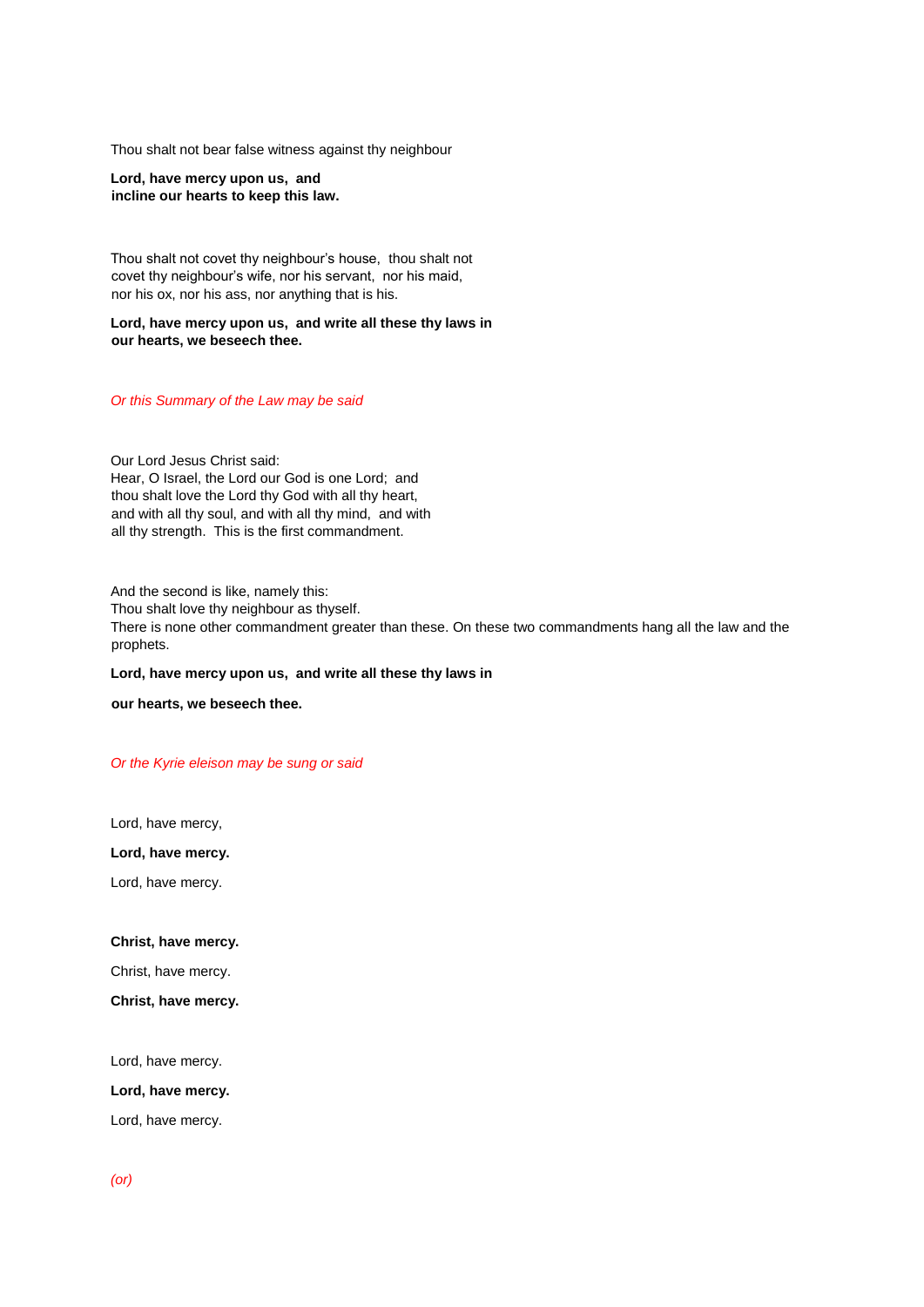Kyrie, eleison.

**Kyrie, eleison.**

Kyrie, eleison.

**Christe, eleison.**

Christe, eleison.

**Christe, eleison.**

Kyrie, eleison.

**Kyrie, eleison.**

Kyrie, eleison.

#### *The Collect for the Sovereign may be said*

Almighty God, whose kingdom is everlasting, and power infinite: have mercy upon the whole Church; and so rule the heart of thy chosen servant *Elizabeth, our Queen* and Governor, that she (knowing whose minister she is) may above all things seek thy honour and glory: and that we and all her subjects (duly considering whose authority she hath) may faithfully serve, honour and humbly obey her, in thee, and for thee, according to thy blessed word and ordinance; through Jesus Christ our Lord, who with thee and the Holy Ghost liveth and reigneth, ever one God, world without end.

#### **Amen.**

# **The Collect**

### *The minister may say*

The Lord be with you **and** 

**with thy spirit.**

Let us pray.

*Then shall be said the Collect of the Day.* 

# **Readings**

*The readings are governed by authorized lectionary provision.*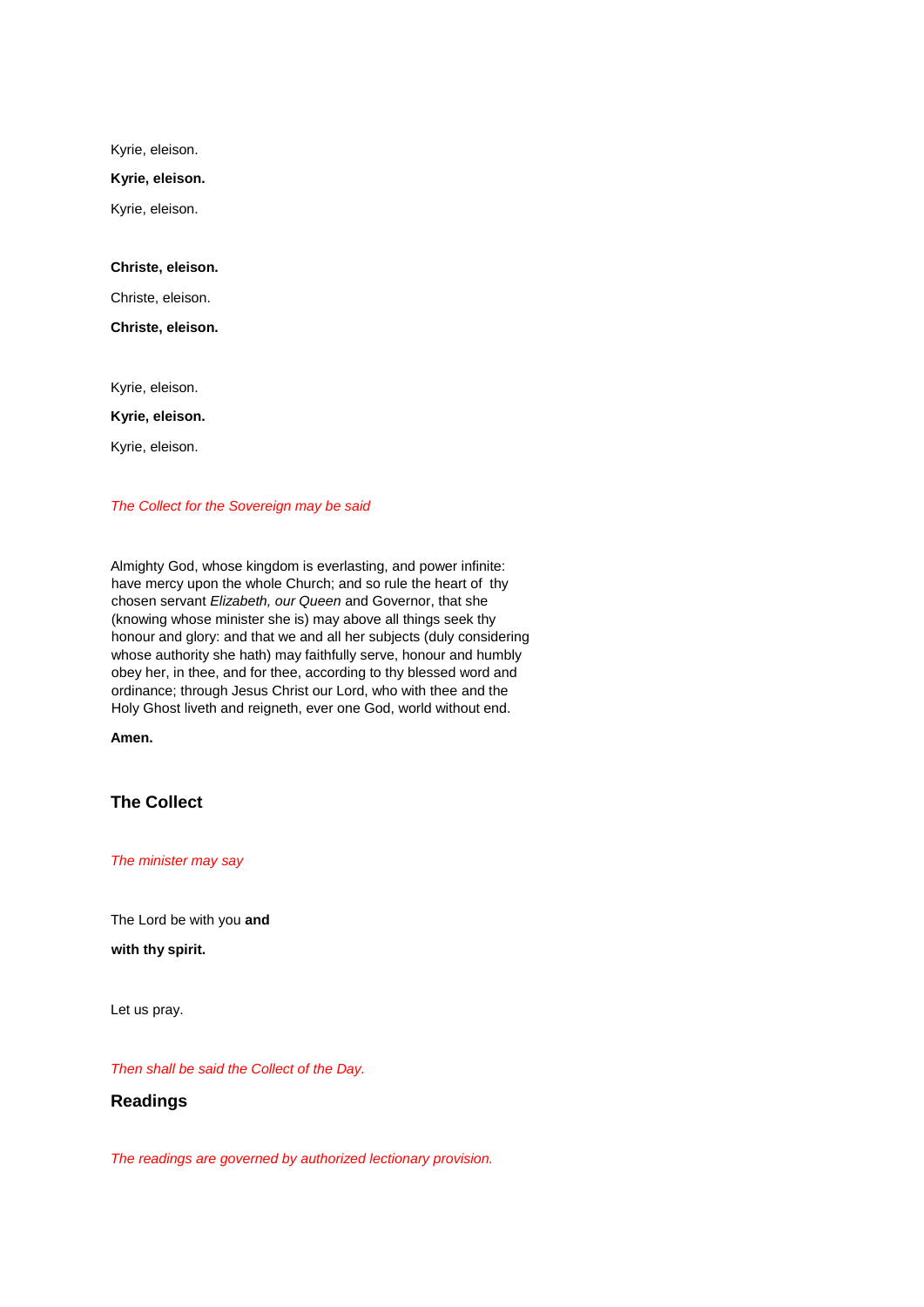*A Lesson from the Old Testament may be read and a psalm may be used.* 

#### *The reader says*

The Lesson is written in the … chapter of … beginning at the … verse.

#### *At the end*

Here endeth the Lesson.

#### *The reader says*

The Epistle is written in the … chapter of … beginning at the … verse.

# *At the end*

Here endeth the Epistle.

# **Gospel**

### *The reader says*

The holy Gospel is written in the . . . chapter of the Gospel according to Saint . . . , beginning at the . . . verse.

#### *All may respond*

**Glory be to thee, O Lord.** 

#### *At the end the reader may say*

This is the Gospel of the Lord.

*All may respond*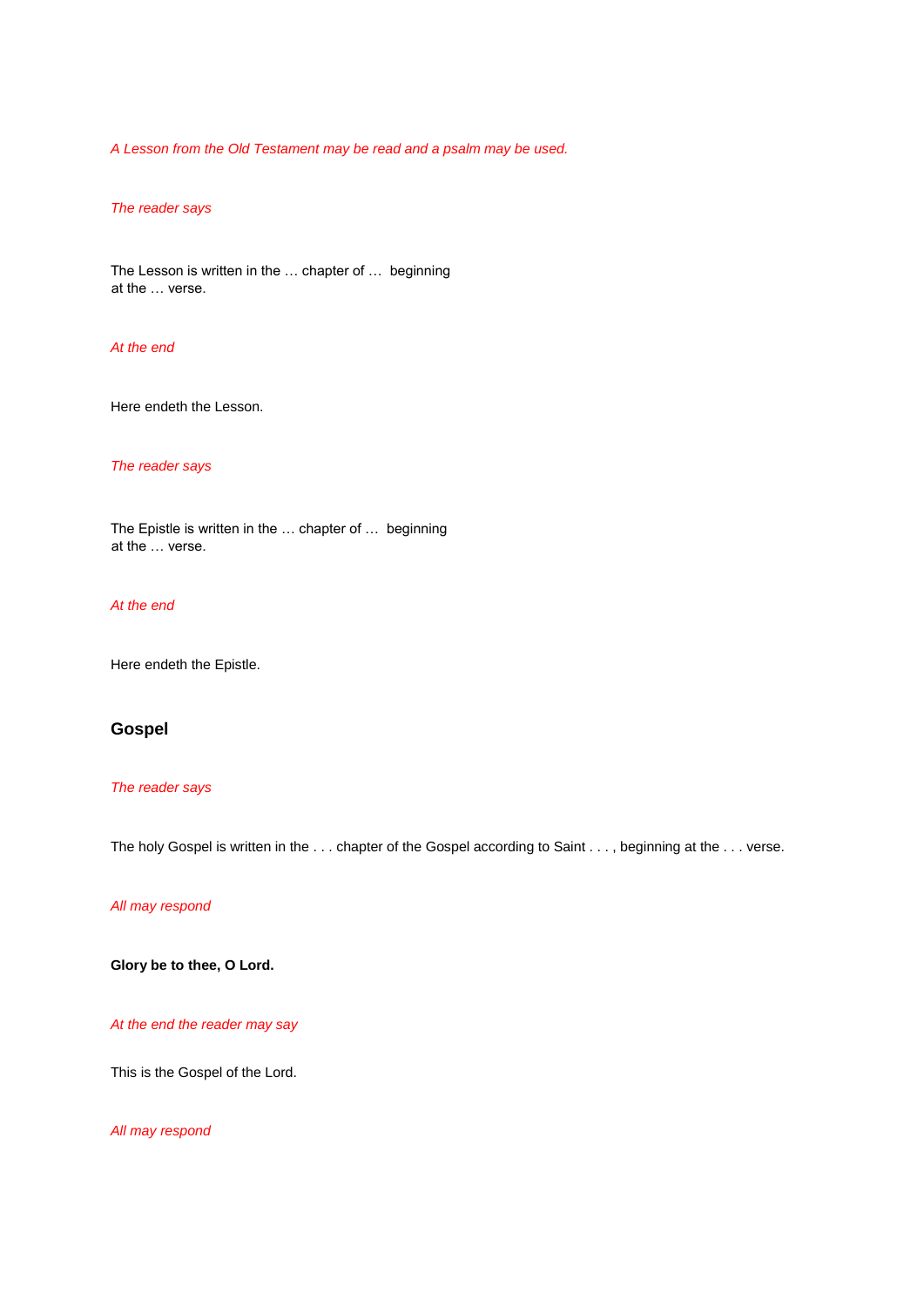### **The Creed**

*On Sundays and Principal Holy Days the Nicene Creed is used, or on occasion the Apostles' Creed or an authorized Affirmation of Faith may be used.* 

**I believe in one God the Father almighty, maker of heaven and earth, and of all things visible and invisible:**

**And in one Lord Jesus Christ, the onlybegotten Son of God, begotten of his Father before all worlds, God of God, Light of Light, very God of very God, begotten, not made, being of one substance with the Father, by whom all things were made; who for us men and for our salvation came down from heaven, and was incarnate by the Holy Ghost of the Virgin Mary, and was made man, and was crucified also for us under Pontius Pilate. He suffered and was buried, and the third day he rose again according to the Scriptures, and ascended into heaven, and sitteth on the right hand of the Father. And he shall come again with glory to judge both the quick and the dead: whose kingdom shall have no end. And I believe in the Holy Ghost, the Lord and giver of life,** 

**who proceedeth from the Father and the Son, who with the Father and the Son together is worshipped and glorified, who spake by the prophets.**

**And I believe one catholic and apostolic Church.**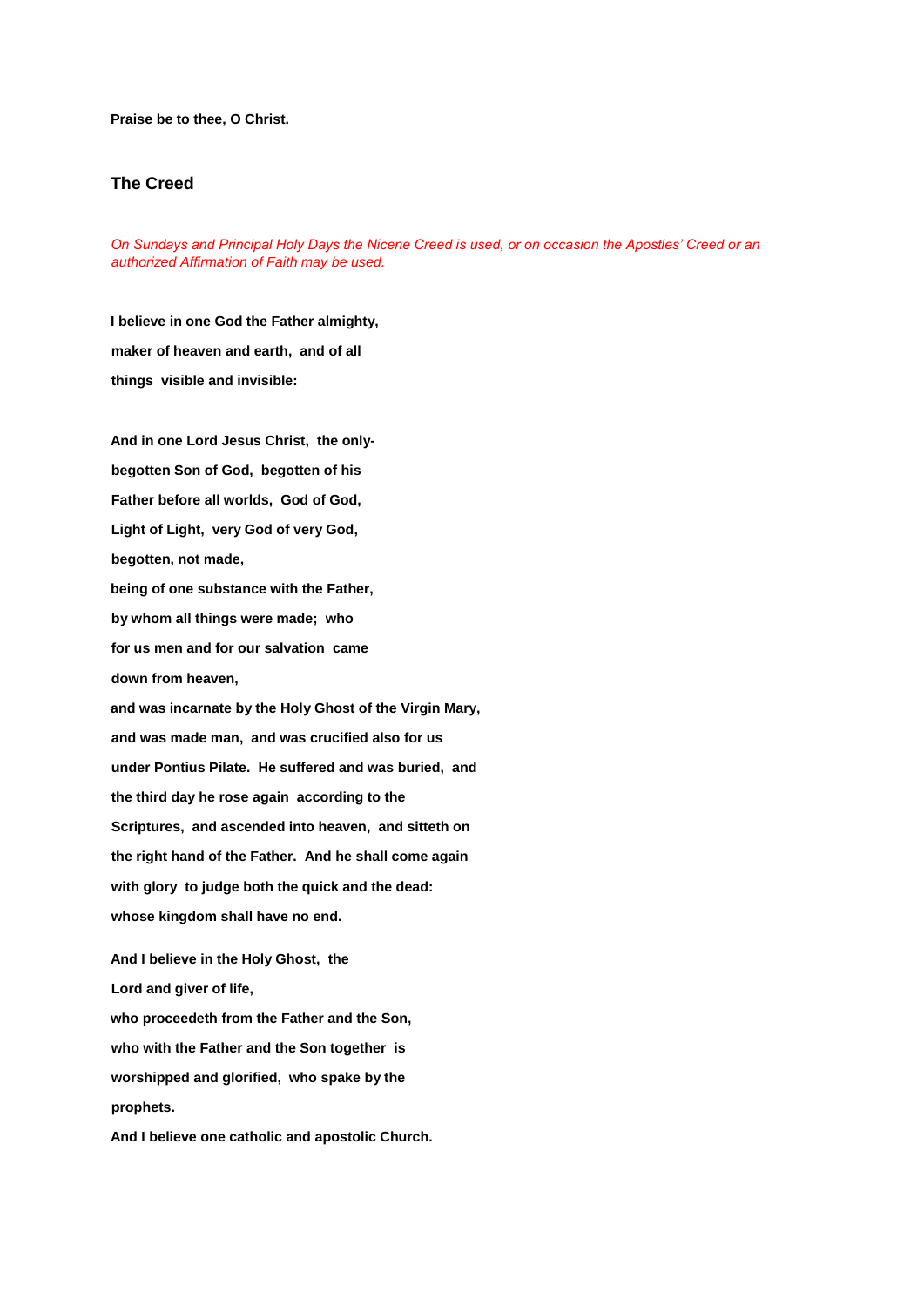**I acknowledge one baptism for the remission of sins. And I look for the resurrection of the dead, and the life of the world to come. Amen.**

# **Sermon**

#### **Sentence**

#### *One of the following or another sentence of Scripture is used*

Let your light so shine before men, that they may see your good works, and glorify your Father which is in heaven.

#### *Matthew 5.16*

Lay not up for yourselves treasures upon earth; where the rust and moth doth corrupt, and where thieves break through and steal: but lay up for yourselves treasures in heaven; where neither rust nor moth doth corrupt, and where thieves do not break through and steal.

*Matthew 6.19*

All things come of thee, and of thine own do we give thee.

*1 Chronicles 29.14*

Whoso hath this world's goods, and seeth his brother have need, and shutteth up his compassion from him, how dwelleth the love of God in him?

*1 John 3.17*

*A hymn may be sung and a collection may be taken.* 

### **Intercession**

#### *Brief biddings may be given.*

Let us pray for the whole state of Christ's Church militant here in earth.

Almighty and ever-living God, who by thy holy apostle hast taught us to make prayers and supplications, and to give thanks, for all men: we humbly beseech thee most mercifully to receive these our prayers, which we offer unto thy divine majesty; beseeching thee to inspire continually the universal Church with the spirit of truth, unity, and concord: and grant, that all they that do confess thy holy name may agree in the truth of thy holy word, and live in unity and godly love.

We beseech thee also to save and defend all Christian kings, princes and governors; and specially thy servant Elizabeth our Queen, that under her we may be godly and quietly governed: and grant unto her whole Council,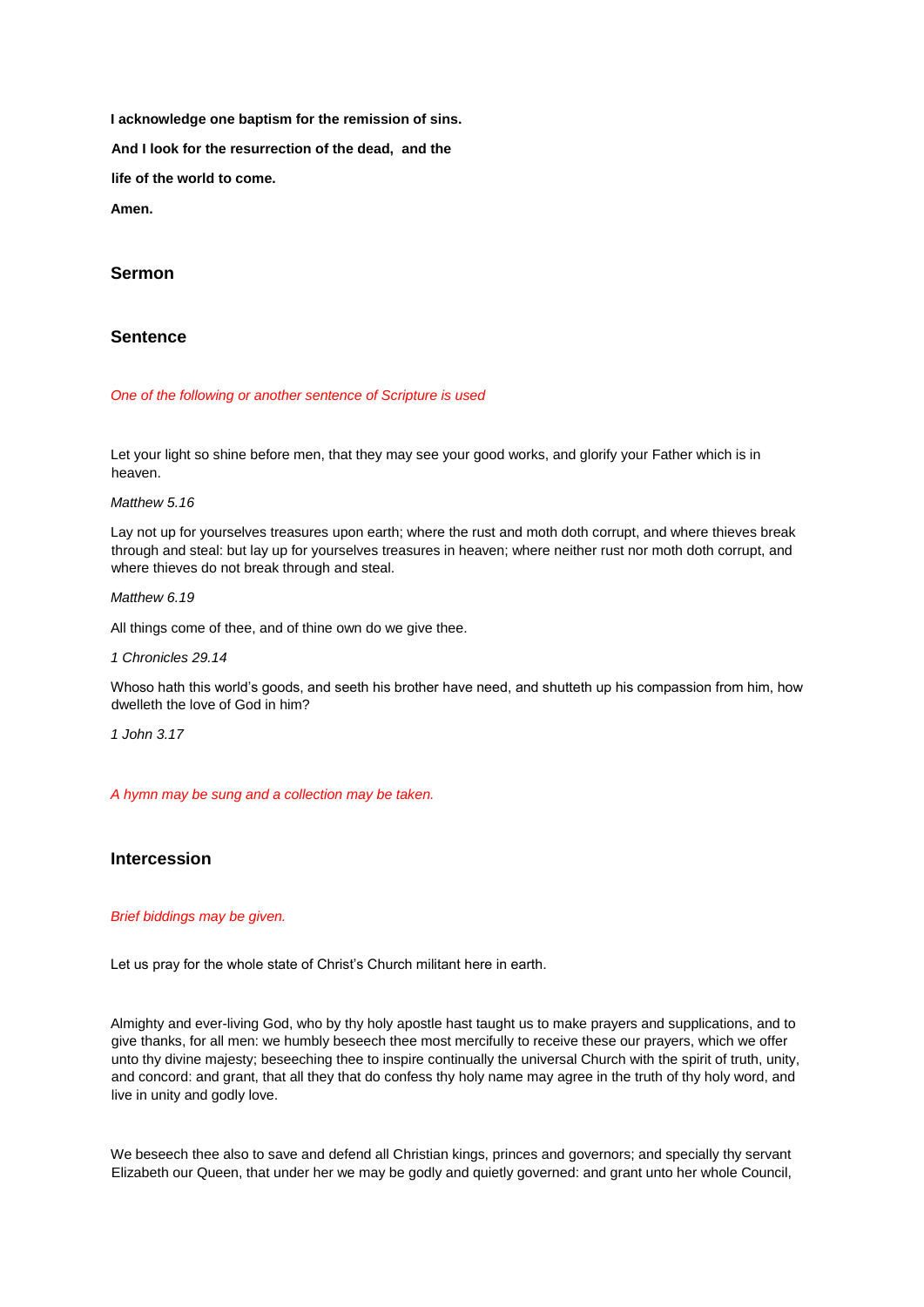and to all that are put in authority under her, that they may truly and impartially minister justice, to the punishment of wickedness and vice, and to the maintenance of thy true religion and virtue.

Give grace, O heavenly Father, to all bishops, priests and deacons, that they may both by their life and doctrine set forth thy true and lively word, and rightly and duly administer thy holy sacraments: and to all thy people give thy heavenly grace; and specially to this congregation here present; that, with meek heart and due reverence, they may hear and receive thy holy word; truly serving thee in holiness and righteousness all the days of their life.

And we most humbly beseech thee of thy goodness, O Lord, to comfort and succour all them, who in this transitory life are in trouble, sorrow, need, sickness, or any other adversity.

And we also bless thy holy name for all thy servants departed this life in thy faith and fear; beseeching thee to give us grace so to follow their good examples, that with them we may be partakers of thy heavenly kingdom.

Grant this, O Father, for Jesus Christ's sake, our only mediator and advocate.

**Amen.**

### **Invitation to Confession**

#### *The minister reads the shorter exhortation as follows*

Ye that do truly and earnestly repent you of your sins, and are in love and charity with your neighbours, and intend to lead a new life, following the commandments of God, and walking from henceforth in his holy ways: draw near with faith, and take this holy sacrament to your comfort; and make your humble confession to almighty God, meekly kneeling upon your knees.

## **Confession**

**Almighty God,** 

**Father of our Lord Jesus Christ, maker** 

**of all things, judge of all men:** 

**we acknowledge and bewail our manifold sins and wickedness, which we, from time to time, most grievously have committed, by thought, word and deed, against thy divine majesty, provoking most justly thy wrath and indignation against us. We do earnestly repent, and are heartily sorry for these our misdoings;** 

**the remembrance of them is grievous unto us;**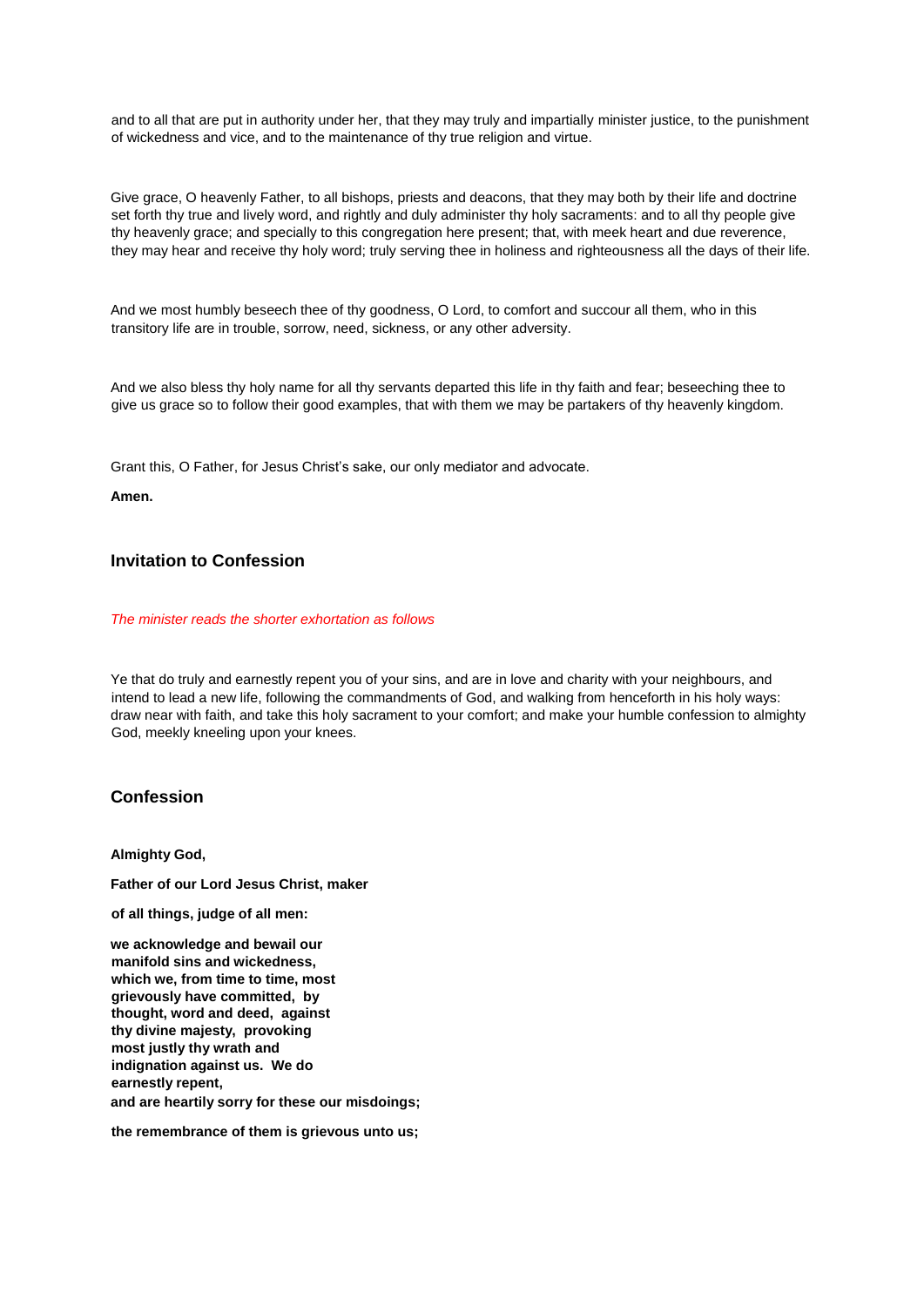**the burden of them is intolerable. Have mercy upon us,** 

**have mercy upon us, most merciful Father; for thy Son our Lord Jesus Christ's sake, forgive us all that is past; and grant that we may ever hereafter serve and please thee in newness of life, to the honour and glory of thy name; through Jesus Christ our Lord. Amen.**

#### *The minister says*

Grant, we beseech thee, merciful Lord, to thy faithful people pardon and peace, that they may be cleansed from all their sins, and serve thee with a quiet mind; through Jesus Christ our Lord. **Amen.**

# **The Comfortable Words**

Hear what comfortable words our Saviour Christ saith unto all that truly turn to him: Come unto me, all that travail and are heavy laden, and I will refresh you. *Matthew 11.28* So God loved the world, that he gave his only-begotten Son, to the end that all that believe in him should not perish, but have everlasting life. *John 3.16* Hear also what Saint Paul saith: This is a true saying, and worthy of all men to be received, that Christ Jesus came into the world to save sinners.

*1 Timothy 1.15*

Hear also what Saint John saith: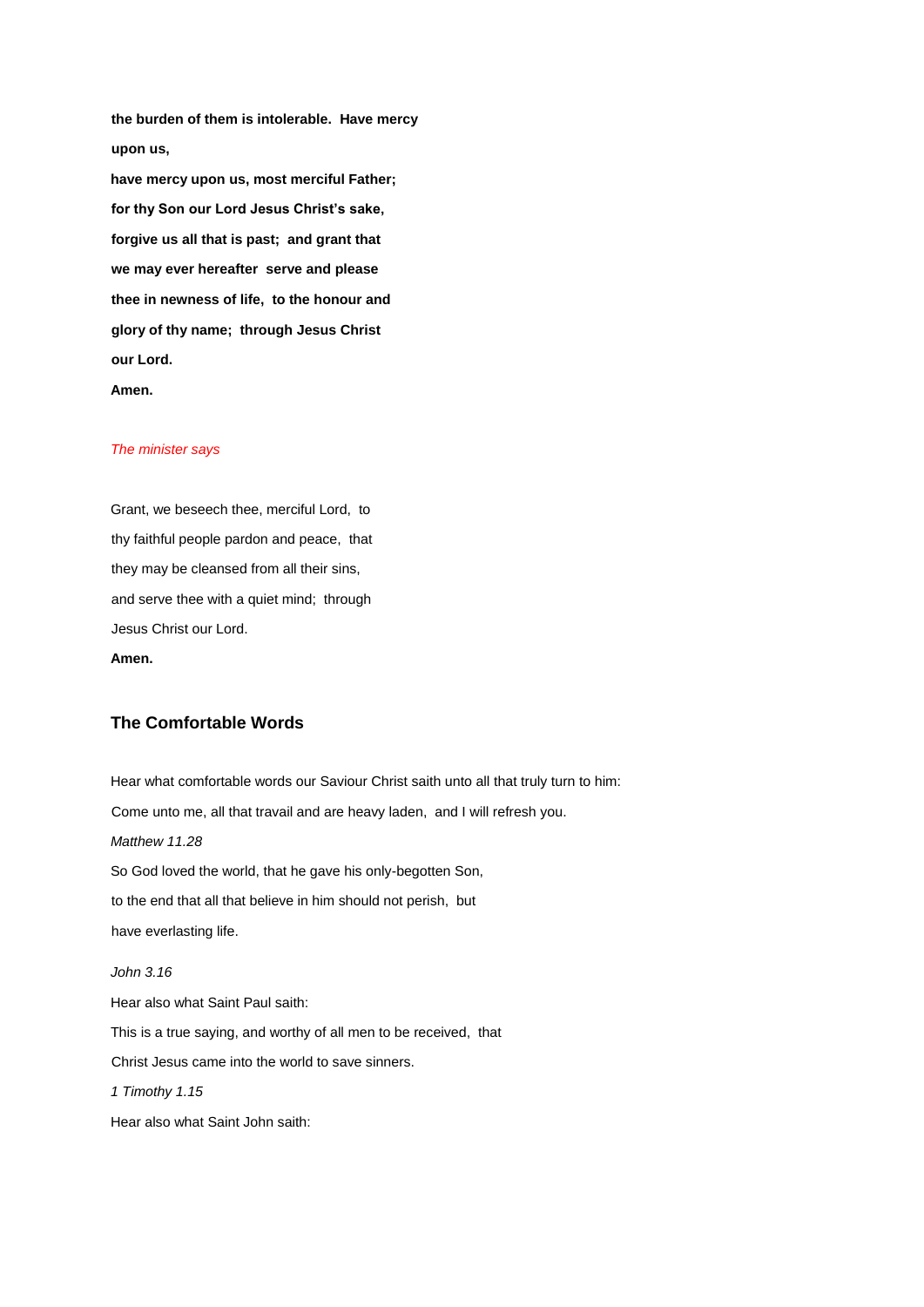If any man sin, we have an advocate with the Father,

Jesus Christ the righteous; and he is the propitiation

for our sins.

*1 John 2.1*

#### *The following or some other suitable form of thanksgiving is said*

**Almighty God, Father of all mercies, we thine unworthy servants do give thee most humble and hearty thanks for all thy goodness and loving-kindness to us, and to all men. We bless thee for our creation, preservation, and all the blessings of this life; but above all for thine inestimable love in the redemption of the world by our Lord Jesus Christ, for the means of grace, and for the hope of glory. And we beseech thee, give us that due sense of all thy mercies, that our hearts may be unfeignedly thankful, and that we shew forth thy praise, not only with our lips, but in our lives; by giving up ourselves to thy service, and by walking before thee in holiness and righteousness all our days; through Jesus Christ our Lord, to whom with thee and the Holy Ghost be all honour and glory, world without end. Amen.** 

#### *A hymn may be sung.*

*At the lectern or minister's stall one of the following shall be read:* 

Mark 10.32-34, 42-45 *The Son of Man came to give his life.* Luke 24.30-34 *They recognized him in the breaking of bread.* John 6.53-58 *My flesh is true food and my blood is true drink.* Revelation 19.6-9a *The marriage supper of the Lamb.* 1 Peter 2.21-25

### **Prayer of Humble Access**

*He bore our sins on the cross.*

We do not presume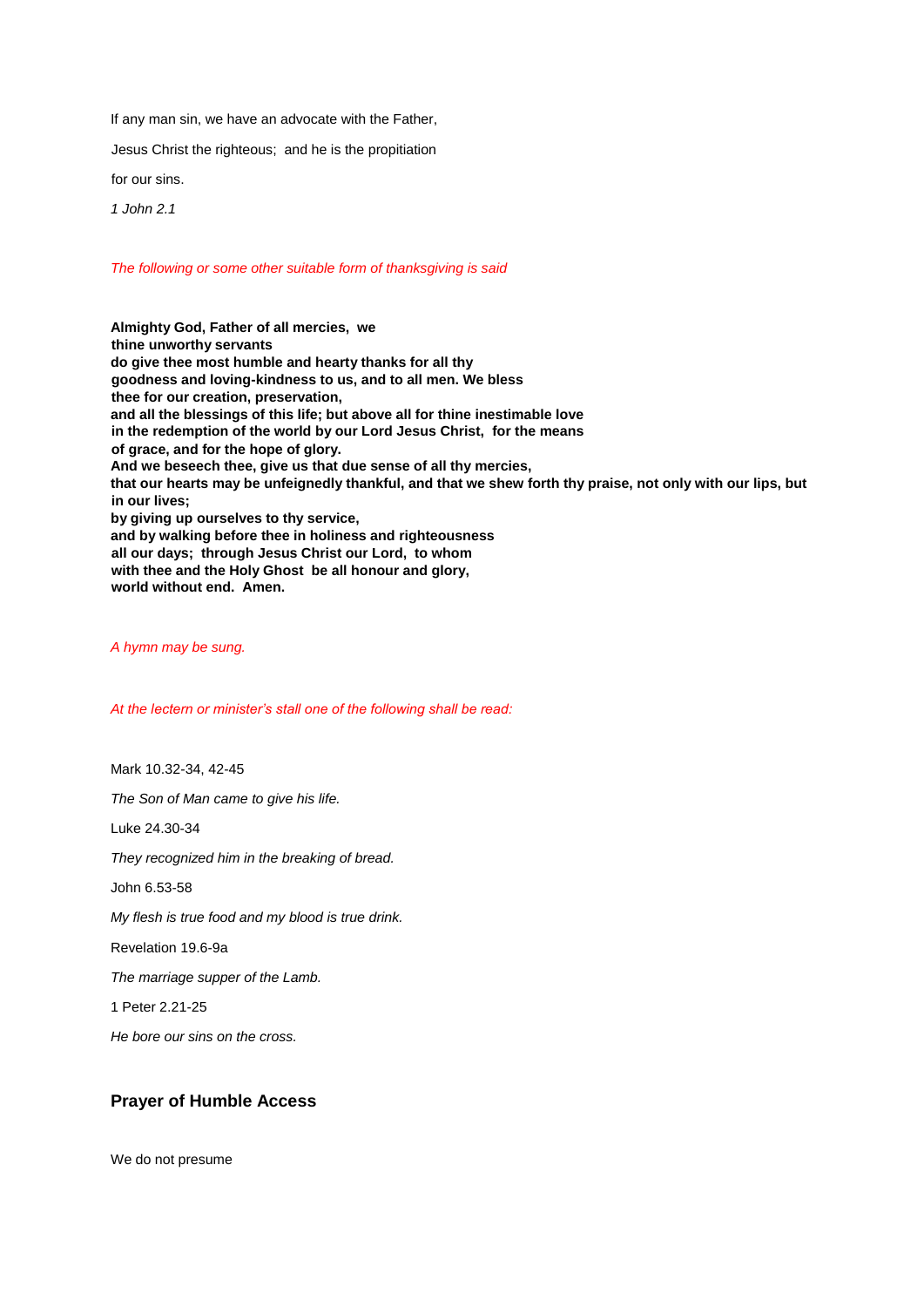to come to this thy table, O merciful Lord, trusting in our own righteousness, but in thy manifold and great mercies. We are not worthy so much as to gather up the crumbs under thy table. But thou art the same Lord, whose property is always to have mercy: grant us therefore, gracious Lord, so to eat the flesh of thy dear Son Jesus Christ, and to drink his blood, that our sinful bodies may be made clean by his body, and our souls washed through his most precious blood, and that we may evermore dwell in him, and he in us. **Amen.**

# **Giving of Communion**

#### *The minister says*

The Church of God, of which we are members, has taken bread and wine and given thanks over them according to our Lord's command. These holy gifts have been brought to us that we too may share in the communion of the body and blood of Christ.

### *The minister and people receive communion. To each is said*

The body of our Lord Jesus Christ, which was given for thee, preserve

thy body and soul unto everlasting life.

Take and eat this in remembrance that Christ died for thee, and

feed on him in thy heart by faith with thanksgiving.

The blood of our Lord Jesus Christ, which was shed for thee, preserve

thy body and soul unto everlasting life.

Drink this in remembrance that Christ's blood was shed for thee, and be thankful.

*Or, when occasion requires, these words may be said once to each row of communicants, or to a convenient number within each row.* 

*What remains of the consecrated bread and wine which is not required for purposes of communion is consumed now or at the end of the service.*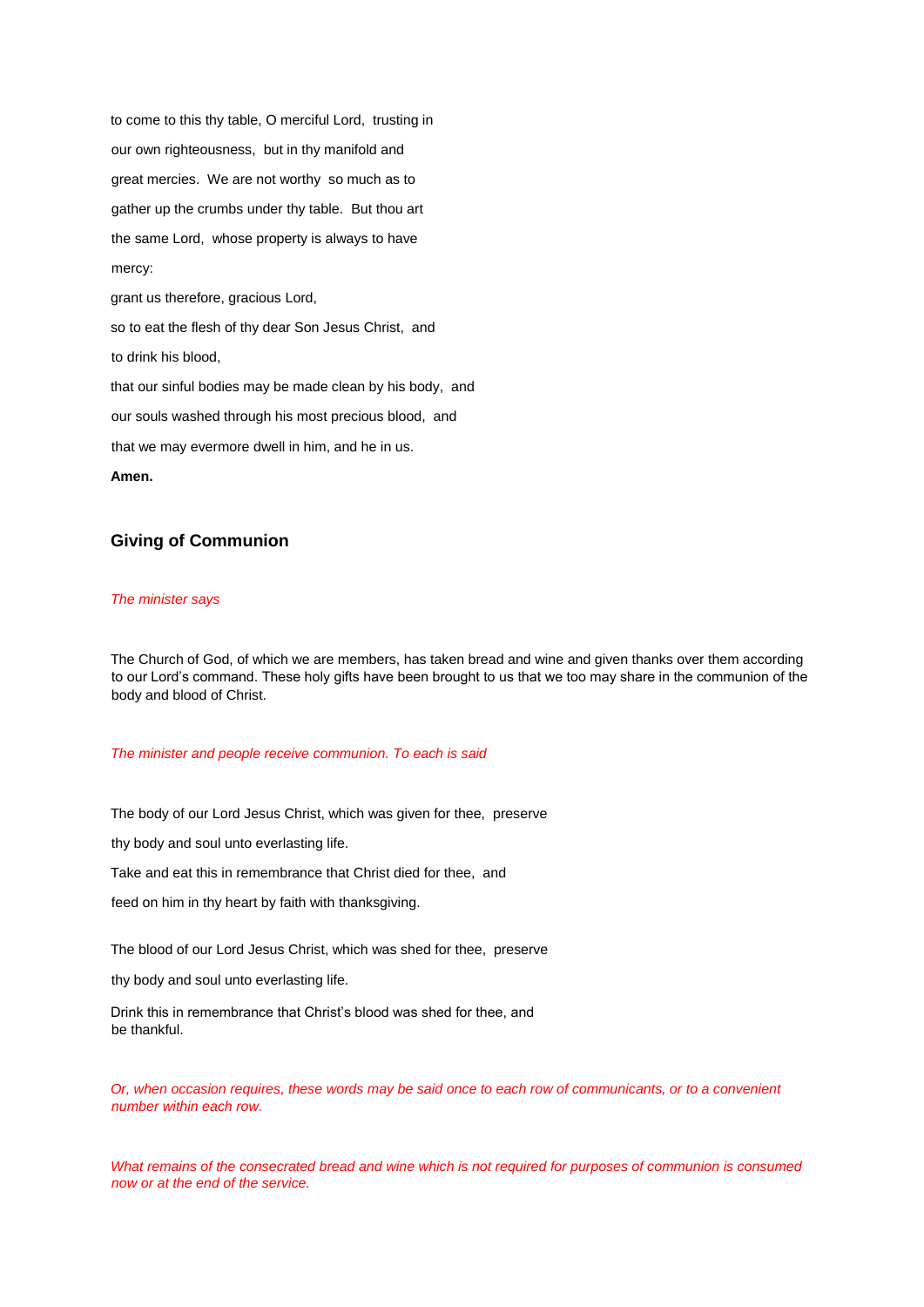# **The Lord's Prayer**

As our Saviour Christ hath commanded and taught us, we are bold to say

**Our Father, which art in heaven, hallowed be thy name; thy kingdom come; thy will be done, in earth as it is in heaven. Give us this day our daily bread. And forgive us our trespasses, as we forgive them that trespass against us. And lead us not into temptation; but deliver us from evil. For thine is the kingdom, the power and the glory, for ever and ever. Amen.** 

*Alternatively the Lord's Prayer may be said before the giving of communion.* 

*Silence is kept.*

# **Prayer after Communion**

#### *This prayer is said*

Almighty and ever-living God, we most heartily thank thee, for that thou dost vouchsafe to feed us, who have duly received these holy mysteries, with the spiritual food of the most precious body and blood of thy Son our Saviour Jesus Christ; and dost assure us thereby of thy favour and goodness towards us; and that we are very members incorporate in the mystical body of thy Son, which is the blessed company of all faithful people; and are also heirs through hope of thy everlasting kingdom, by the merits of the most precious death and passion of thy dear Son. And we most humbly beseech thee, O heavenly Father, so to assist us with thy grace, that we may continue in that holy fellowship, and do all such good works as thou hast prepared for us to walk in; through Jesus Christ our Lord, to whom, with thee and the Holy Ghost, be all honour and glory, world without end.

**Amen.**

# **Gloria in Excelsis**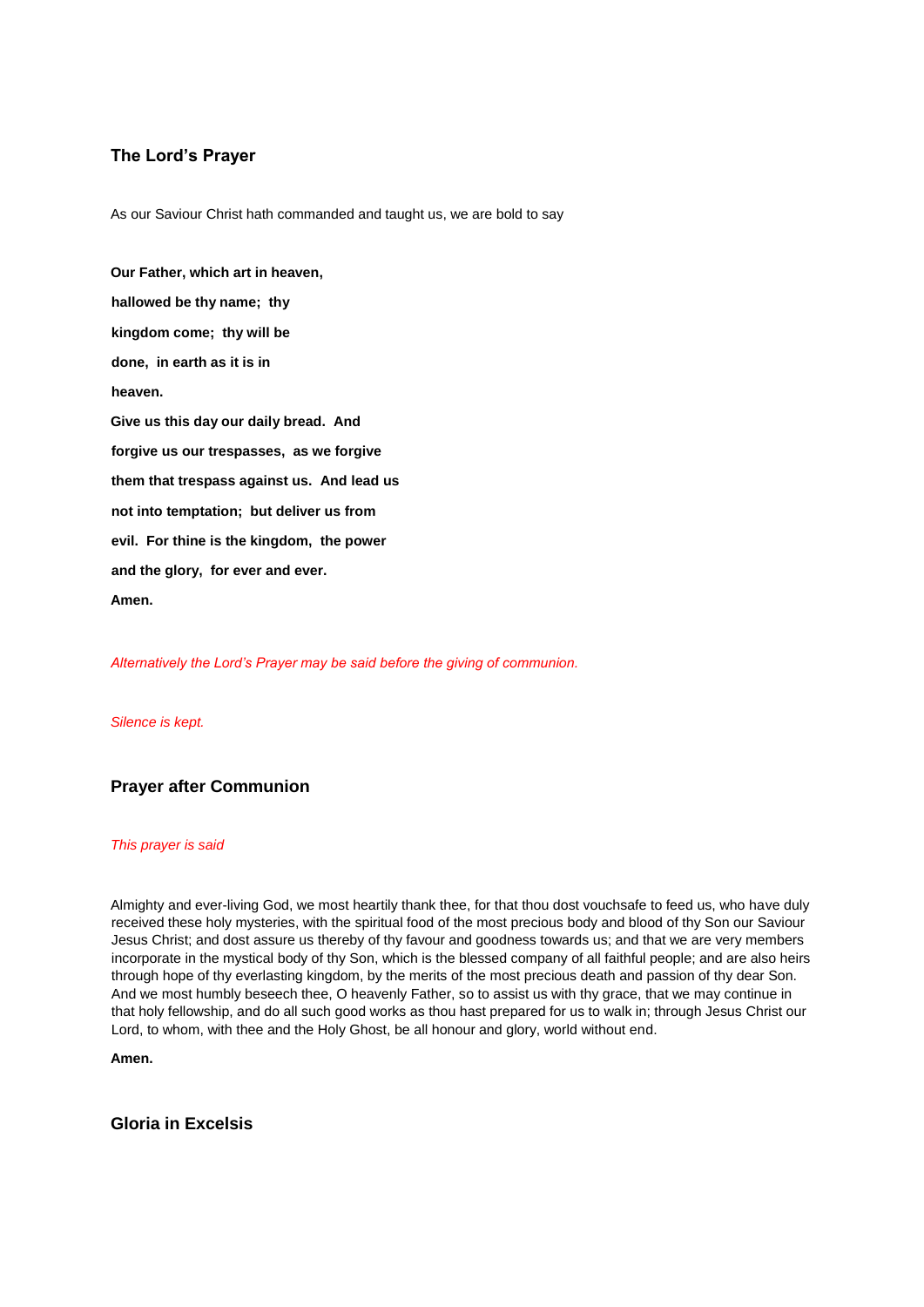**Glory be to God on high, and in earth peace, good will towards men. We praise thee, we bless thee, we worship thee, we glorify thee, we give thanks to thee for thy great glory, O Lord God, heavenly King, God the Father almighty. O Lord, the only-begotten Son Jesu Christ; O Lord God, Lamb of God, Son of the Father, that takest away the sins of the world, have mercy upon us. Thou that takest away the sins of the world, have mercy upon us. Thou that takest away the sins of the world, receive our prayer. Thou that sittest at the right hand of God the Father, have mercy upon us. For thou only art holy; thou only art the Lord; thou only, O Christ, with the Holy Ghost, art most high in the glory of God the Father. Amen.**

# T**he Grace**

The grace of our Lord Jesus Christ, and the love of God, and the fellowship of the Holy Ghost, be with us all evermore. **Amen.**

The minister and people depart.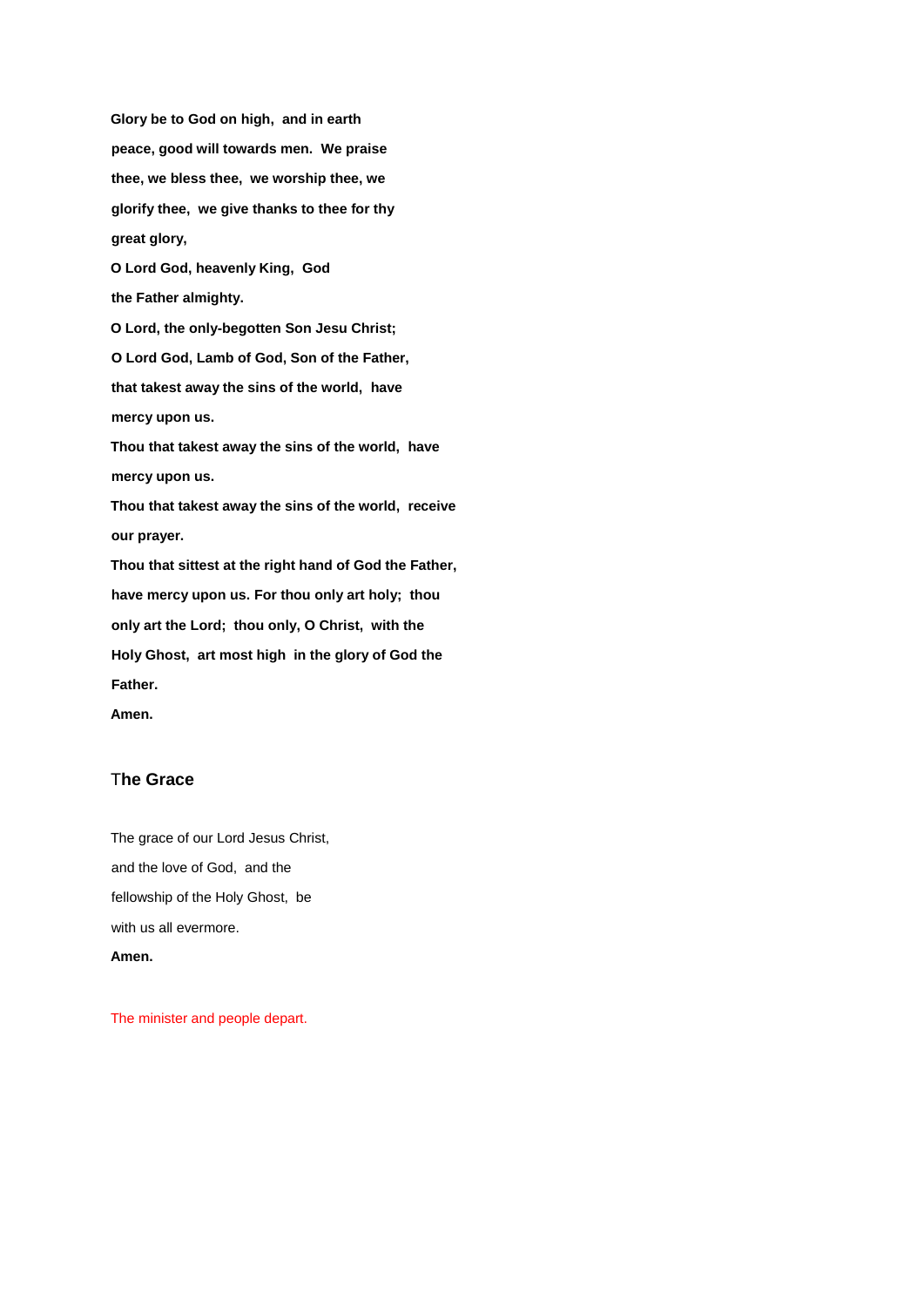# Public Worship *with* Communion by Extension

# **Guidelines issued by the House of Bishops**

**1** In making authorized provision for Communion by Extension, the House of Bishops has principally in mind the needs of a single cure with a number of authorized places of worship, or a group or team ministry. In such circumstances worshippers gathered in one of the places where Holy Communion has not been celebrated may receive communion by extension from a church where Holy Communion is celebrated, with a minimal interval of time between the services. The provision is intended primarily for Sundays and Principal Holy Days, but may be appropriate on other occasions. A particular congregation should not come to rely mainly upon this means of eucharistic participation, and care should be taken to ensure that a celebration of Holy Communion takes place regularly in each church concerned.

**2** The practice of Communion by Extension as envisaged by the authorized service has some affinities with the communion of the sick, from elements which have been consecrated at a celebration in church. The main differences concern the public nature of Communion by Extension, and the consequent need for careful attention to the overall shape and content of the service. For this reason it is required that the service should be led only by a person who has been specifically authorized for this purpose by the bishop. Such a person will normally be a deacon, Reader or lay worker licensed under Canon E 7, and must wear the appropriate vesture. The choice of readings is governed by an authorized lectionary provision followed either by a sermon or a suitable devotional reading. Those who have been given permission (under the provisions of Canon B 12) to assist in the distribution of Holy Communion may assist in that way, but the minister who leads the service must have a more specific authority from the bishop, and be appropriately trained.

**3** Communion by Extension should not be regarded as a means of introducing a sacramental element into the life of home groups, or other parish groups, whether on an occasional or a regular basis. The House of Bishops recognizes the value of an occasional celebration of Holy Communion in such circumstances, when a priest must preside.

**4** The service of Communion by Extension has been drawn up to make clear that it is not in itself a celebration of Holy Communion, and yet enables a worshipping community to participate in Holy Communion 'by extension'. When it is introduced to a congregation care should be taken to explain the close relationship between the two services; there is but one celebration of Holy Communion, from which the consecrated elements are brought.

**5** The notes which accompany the service make clear that explicit permission must be obtained from the bishop for the use of this rite, and that such permission should relate to specific pastoral circumstances. Such permission will normally be in writing, and will be either for a particular occasion or for a limited duration. The bishop should regularly review the use of this rite in parishes where it is used. Communion by Extension must always be regarded as exceptional and provisional, looking to circumstances when a priest will be available to preside at a celebration of Holy Communion.

**6** Communion by Extension will require that special care is given to the conduct of the service, and especially that the consecrated elements are treated in a seemly and dignified manner. Those responsible for a service should ensure that the consecrated elements are adequate to meet the needs of the congregation, and that any consecrated bread and wine which is not required for the purposes of communion is consumed either during or immediately after the service.